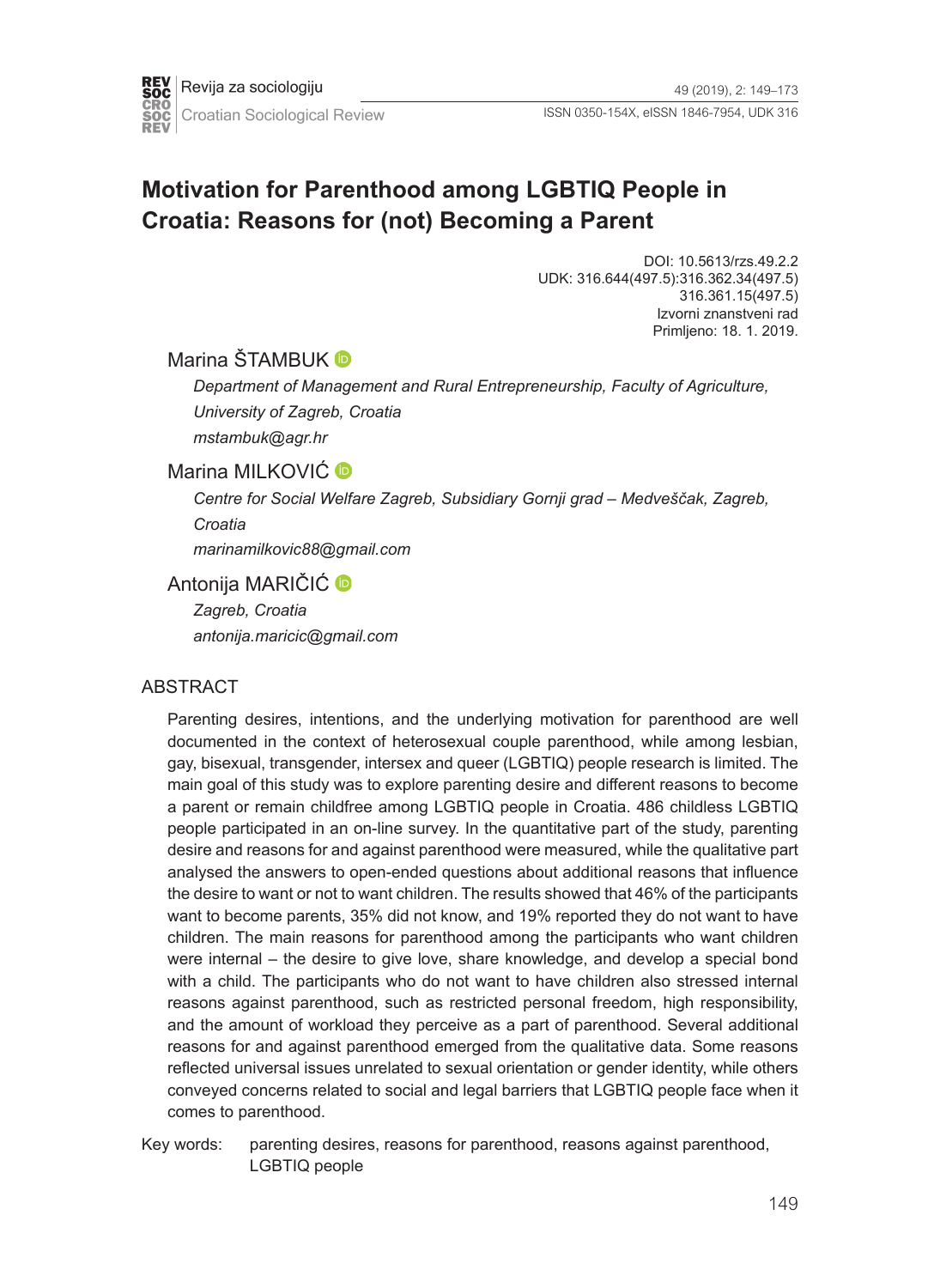

# 1. INTRODUCTION

Why people are less likely to have children and what is their motivation to become parents or remain childfree have been crucial issues for understanding the changes in demographic trends in contemporary Western societies. Research on this topic was mostly done among heterosexual and cisgender people,<sup>1</sup> although parenting desire and parenthood are not only reserved for those couples or individuals. People who identify as lesbian, gay, bisexual, transgender, intersex, or queer (LGBTIQ2 ) also want to become parents or already are parents.

Traditionally, the research on parenthood that included LGBTIQ people was mainly focussed on whether parental sexual orientation harms children's development. Contrary to common prejudice, there is a lack of evidence that lesbian women or gay men are unfit to be parents and that the psychosocial development of their children is compromised relative to the children of heterosexual parents (e.g. Golombok, 2017; Vučković Juroš, 2017). Similarly, having a transgender parent was not found to affect a child's gender identity or sexual orientation, nor to have a negative impact on other developmental milestones (Stotzer, Herman and Hasenbush, 2014).

In contemporary studies, the research interest shifted to parenthood motivation and the decision-making processes about whether to become a parent or remain childfree. These topics are still understudied worldwide, especially in the contexts outside of North America and Western Europe. Therefore, this study aims to broaden our understanding of the reasons for and against parenthood among LGBTIQ people in Croatia, where legal barriers to parenthood for same-sex couples are still strong, and where prejudice and discrimination based on sexual orientation and gender identity are common (European Union Agency for Fundamental Rights, 2014; Huić, Jugović and Kamenov, 2015; Kamenov, Huić and Jelić, 2019; Vučković Juroš, Dobrotić and Zrinščak, 2015; Vučković Juroš, 2019).

#### 1.1. Parenthood motivation

Despite the increasing number of people in the Western countries who choose to remain childfree or delay parenthood, becoming a parent is still an important life goal for most women and men (Thornton and Young-DeMarco, 2001; Weston et

<sup>1</sup> Cisgender is a term describing people whose gender identity matches the sex they were assigned at birth.

<sup>&</sup>lt;sup>2</sup> The abbreviation LGBTIQ is used generically in this paper when we do not refer to a specific study. When we do, we use appropriate abbreviations according to participants' identity.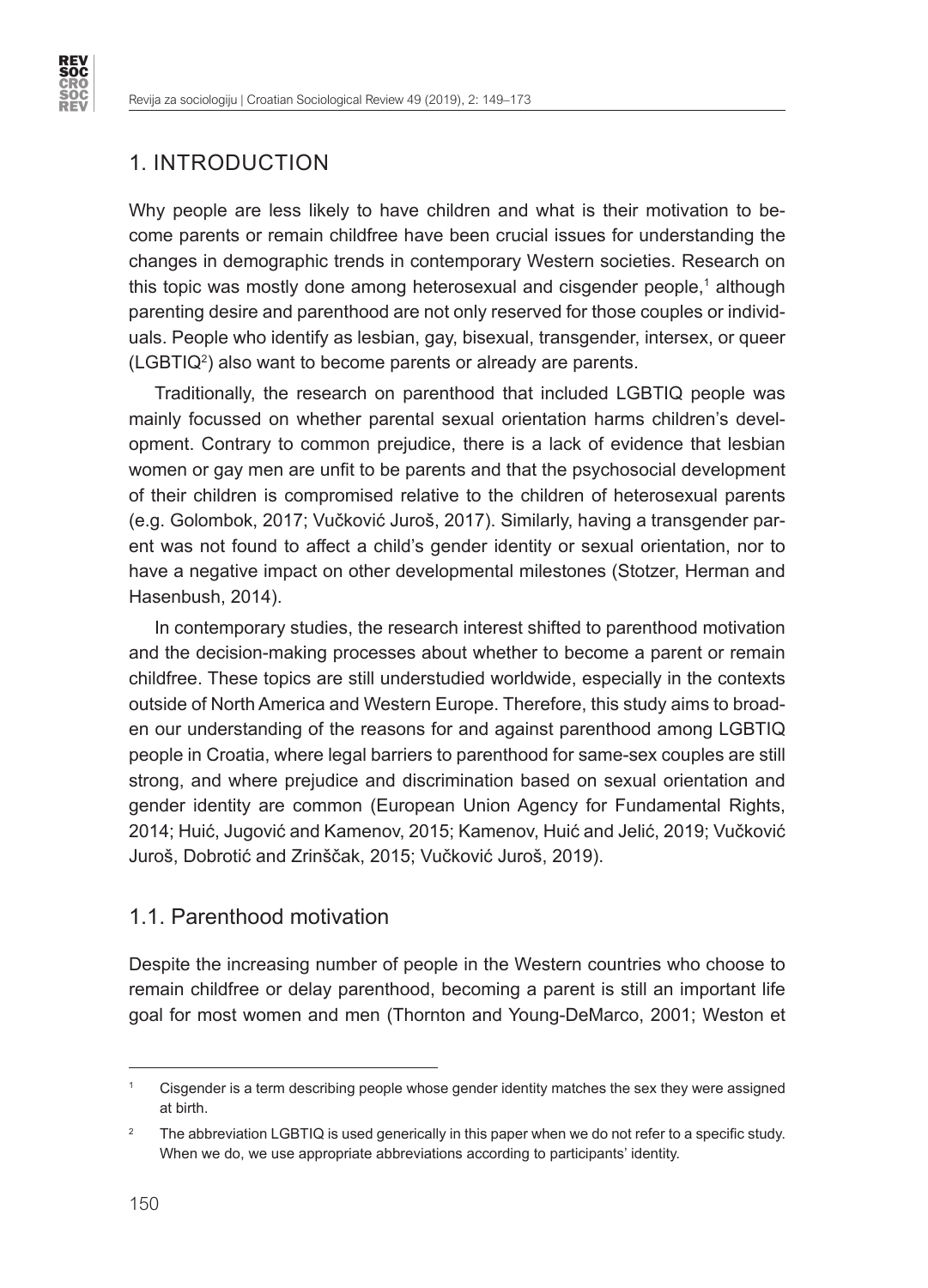

al., 2004). The results of studies on parenting desires<sup>3</sup> and intentions in emerging adulthood show that only 15% or fewer participants do not want or do not plan to have children in the future (Hanzec Marković and Štambuk, 2019; Lampic et al., 2006; Thompson and Lee, 2011; Tydén et al., 2006). Parenting desires and intentions are shown to be crucial in predicting parenting behaviours (Freitas and Testa, 2017; Miller and Pasta, 1996); however, our understanding of the underlying reasons is quite limited.

One of the pioneers in this area of research was Rabin (1965) who differentiated the altruistic, fatalistic, narcissistic, and instrumental parenthood motivation. Further on, Hoffman and Hoffman (1973) developed a theoretical scheme for the value of children in terms of psychological needs they satisfy in their parents. Hoffman, Thorton and Manis (1978) showed that the two most commonly expressed values were categorised as *Primary group ties* and *Stimulation and fun*. Langdridge, Connolly and Sheeran (2000) found that the participants explained the decision to become parents with internal reasons similar to the most prominent values of children described by Hoffman et al. (1978). The most important reasons for parenthood were the need to give and receive love as well as experience of the fulfilment and enjoyment of having children. Further, the participants expressed the wish to create something that is a part of both partners and to become a family. The same authors (Langdridge, Sheeran and Connolly, 2005) were the first to explore not only the motivation for parenthood but also the reasons why individuals do not want to have children in relation to parenthood intention. In their research intenders and non-intenders differed significantly in all reasons for and against having a child except one – the risk of having a disabled child.

Recently, Langdridge and colleagues' (2005) lists of reasons were used in Sweden on a sample of young adult men (Thompson and Lee, 2011) and in Croatia among the participants in emerging adulthood (18 to 30 years of age; Hanzec Marković and Štambuk, 2019). In these studies, the most important reasons for parenthood among the participants who wanted to have children were the need to give and receive love, develop a special bond with a child, share knowledge, experience fulfilment through child-raising, and give a good home to a child. The most important reasons against parenthood among the participants that reported not wanting to have children included restrictions of personal freedom, refusal of responsibility, and the belief that bringing up a child is too difficult. In addition, the participants reported that they wanted to remain childfree because there were oth-

<sup>&</sup>lt;sup>3</sup> In this research area the term *fertility* desire/intention/decision is usual. However, this term has a biological connotation and is more appropriate for literature on heterosexual parenthood. Thus, in our research we use *parenting* desire/intention/decision, a concept with a wider meaning covering different pathways to parenthood, including non-biological ones (Kranz, Busch and Niepel, 2018).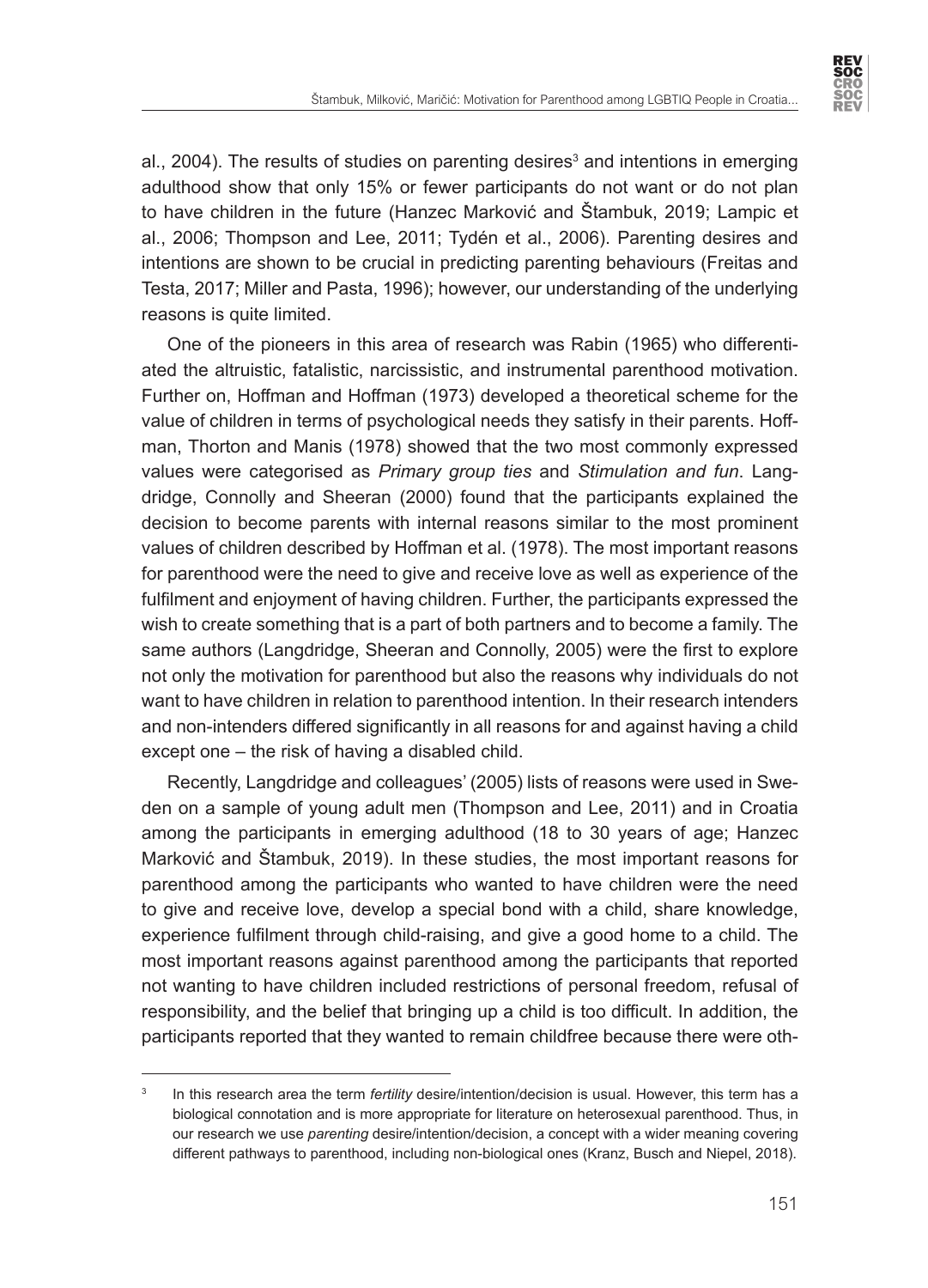**REV**<br>SOC **CRO<br>SOC<br>REV** 

> er more important things in life, that they would not be good at parenthood, and that they believed parenthood would negatively affect their career and partnership. Similar findings were reported in Swedish studies on the consequences of parenthood (Lampic et al., 2006; Tydén et al., 2006). In these studies, the majority of university students reported that they believed becoming a parent would lead to personal development, giving and receiving more love, and obtaining another view on what is important in life. As for the negative consequences of parenthood, participants emphasised the restriction of freedom and less time to devote to work, career, and personal interests, along with financial problems.

> In most of the previous research, participants' sexual orientation was ignored or presumed based on the gender of a participant's current romantic partner. With an increasing number of LGBTIQ-parented families, more detailed research on their reasons for and against parenthood is necessary.

## 1.2. Parenthood motivation among LGBTIQ people

Based on a national sample from the United States, the Pew Research survey (2013) showed that while in the general public almost all adults either already had children or wanted to have them, among LGBT adults only about a quarter (28%) of those who were not already parents reported they would like to have children, 34% were not sure, and 36% did not want to have children. When it comes to the cultural contexts more similar to Croatia, a Slovenian study on the everyday life of gays and lesbians showed that 40% of the respondents wanted to have a child, 38% did not want to, and 17% did not know (Švab and Kuhar, 2005). Differences in parenting desire between homosexual and heterosexual people were also found in the research where heterosexual participants were matched with their lesbian or gay peers at the gender, race/ethnicity, and education level (Riskind and Patterson, 2010; Baiocco and Laghi, 2013). However, despite a less frequent parenting desire, gays and lesbians endorsed the value of parenthood just as strongly as the heterosexual participants (Riskind and Patterson, 2010).

LGBTIQ people do not only face many obstacles and prejudices on their pathway to parenthood but also often do not even consider parenting due to the existing barriers. For example, in a Belgian study on lesbian couples who applied for donor insemination, 17% of prospective biological mothers and 12% of their partners (future non-biological mothers) reported not considering parenthood for some time in their lives because of their sexual orientation (Beatens, Camus and Devroey, 2002). Before making a final decision, most couples discussed their wish for a long time focussing on all the possible consequences for a child raised by two women. A Slovenian study also showed that lesbians and gays supressed their thoughts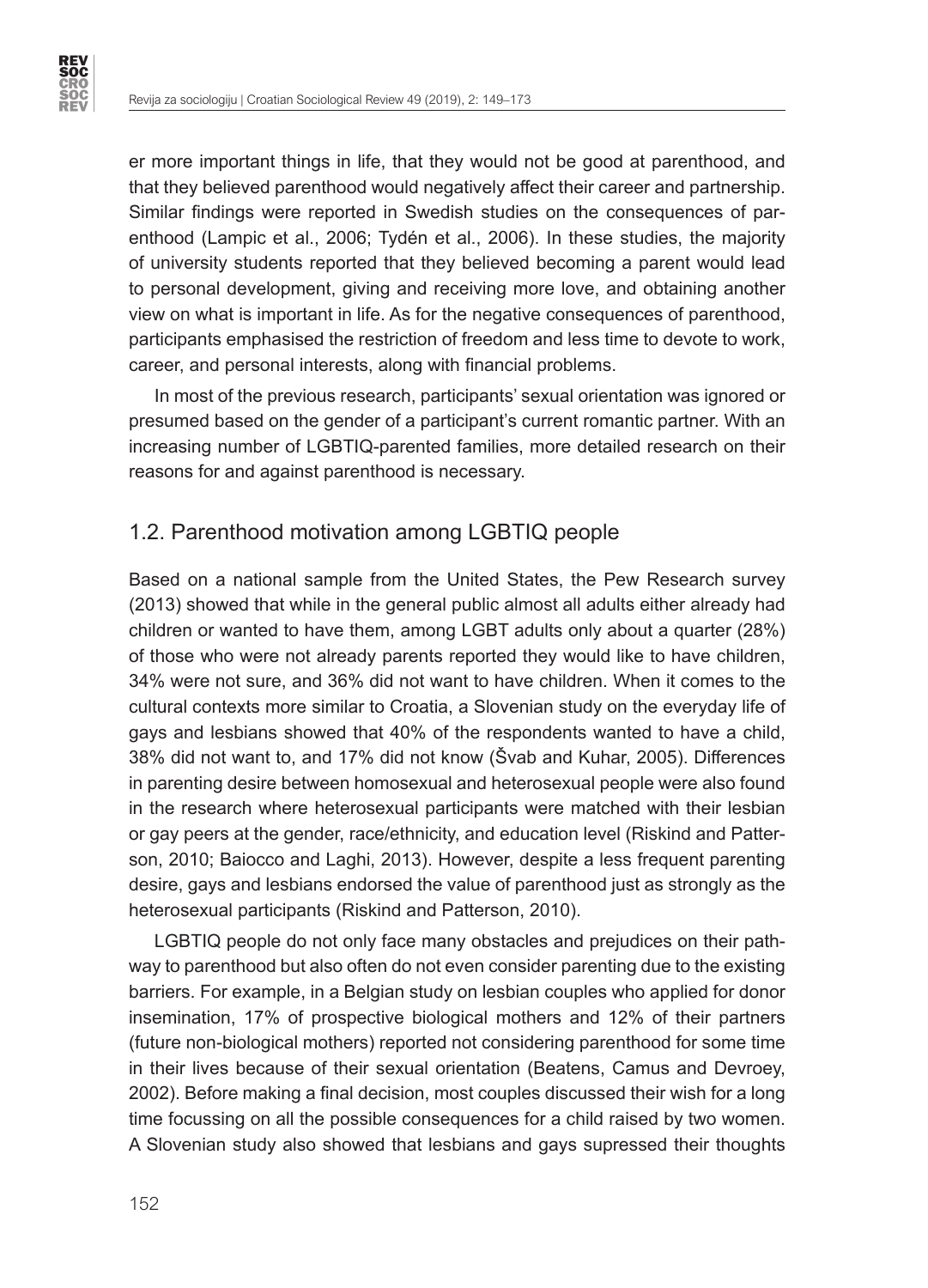

about children due to realistically small chances to become parents (legal barriers) and the guilt arising from feeling parenting desires in a homophobic context (Švab and Kuhar, 2005). In addition, the participants from that Slovenian study stressed the internalised homophobic attitudes that they, as gays and lesbians, did not have the right to become parents. Finally, the research from the Netherlands showed that, although in the Dutch context same-sex couples have more rights regarding parenthood in comparison to some post-socialist European countries like Slovenia or Croatia, lesbian couples were more engaged in parenthood planning and thought about their motives more than heterosexual couples (Bos, van Balen and van den Boom, 2003).

In Goldberg, Downing and Moyer's (2012) qualitative study, 35 pre-adoptive gay male couples expressed a range of psychologically-oriented reasons shaping their decision to become parents. The participants were motivated by seeing parenthood as psychologically or personally fulfilling, which included valuing family ties, a sense that raising children is a natural part of life, the desire to give the child a good home, and the desire to teach their child tolerance. Nine men reported that their partner's strong desire to become a parent was the primary motivation for parenthood. Only four men mentioned they wanted to have children because they did not want to be alone in old age. In Larsen's (2011) study twelve gay male couples were interviewed during their pursuit of parenthood. They reported memories of the desire to become a father from a very young age and they had long discussed those desires with their partner, families, and friends. Some couples identified the value of establishing a legacy, while others desired to have children so they would have a family to spend time with while they grew older. Other participants expressed that becoming a father was a natural next step in the evolution of their relationship. Based on the narratives of parental desire and decision-making from the ethnographic research on gay male intimacy, Stacey (2006), identified the described reasons as one end of the passion-for-parenthood continuum and named it "predestined parents". On the opposite end of the continuum, the author identified "parental refuseniks" characterised by no appeal for parenthood or even by interpreting freedom from parenthood as a compensatory reward for being gay.

In a qualitative study with nine lesbian couples in Great Britain who were expecting a child or already had (a) child(ren) with their current partner, internal and external factors in making a decision about having children emerged (Touroni and Coyle, 2002). Regarding the internal factors, the participants emphasised a lifelong and consistent wish to become parents and the feeling that they had reached a stage in their lives and relationships where it was appropriate to have children. Regarding the external factors, the participants reported the impact of the social context and changes which opened up the possibility for lesbian parenthood.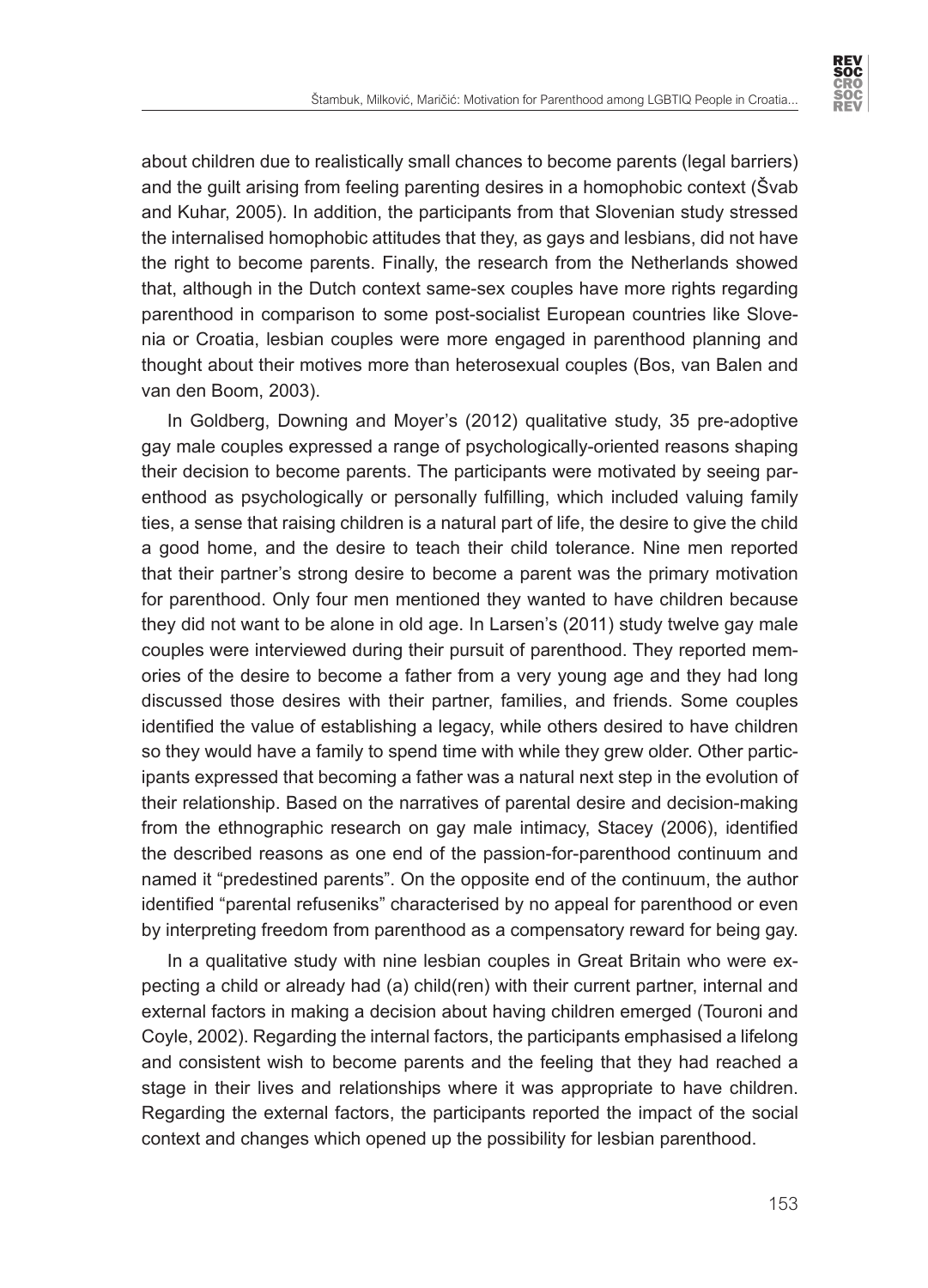Studies including transgender individuals have shown that they are also motivated to become parents, but specific determinants of their motivation have not yet been researched. In an Australian study by Riggs, Power and von Doussa (2016) on 160 trans or gender diverse people, 24% of the participants already had children. Among the participants who were not parents, 18% desired to have children in the future, 53% did not want to have children, and 29% were unsure.

As this brief overview shows, the research on the determinants of parenthood motivation has been mainly qualitative and focussed on the individuals who want to become parents, while the experiences of those who want to remain childfree were mostly neglected. The described reasons can be roughly grouped into internal, i.e. relating to personal and psychological factors, and external, i.e. situational, cultural, and social. Goldberg et al. (2012) concluded that since the desire to parent is human, neither heterosexual nor homosexual, we would expect the internal reasons for parenthood to be dominant along with the external reasons against parenthood due to existing legal and social barriers for LGBTIQ people.

## 1.3. Present study

**REV<br>SOC CRO**<br>SOC<br>REV

> The issue of parenthood among LGBTIQ people is highly intertwined with the legal and social contexts. Most of the aforementioned studies were conducted in Western(ised) cultures that are on the one hand diverse but on the other hand similar in a rather high level of protection of human and family rights for LGBTIQ people (Lubbe, 2012). In Europe, it is not uncommon for some geographically close countries to have very different legal frameworks when it comes to LGBTIQ-parented families. For example, in Germany, Spain or Denmark, same-sex partners can get married and adopt children, while in Slovenia, Montenegro, and Croatia their partnership is recognised through special laws but there is no possibility for them to adopt, or use assisted reproductive technology to become parents. Finally, in countries like Bosnia and Herzegovina, same-sex partners are not recognised at all in legal documents.

> Beyond doubt, the institutional, political, legal and social frameworks have a substantial impact on LGBTIQ-parented families because, as Lubbe (2012) argues, before LGBTIQ people can become more open and dare to venture into parenthood, the basic human need of being secure must be fulfilled. In Croatia, legal barriers exist along with a rather homophobic climate (European Union Agency for Fundamental Rights, 2014; Jugović, Pikić and Bokan, 2007),<sup>4</sup> but despite limited

Detailed description of legal framework in Croatia is described in Štambuk et al. (2019) and Štrbić et al. (2019) from this issue.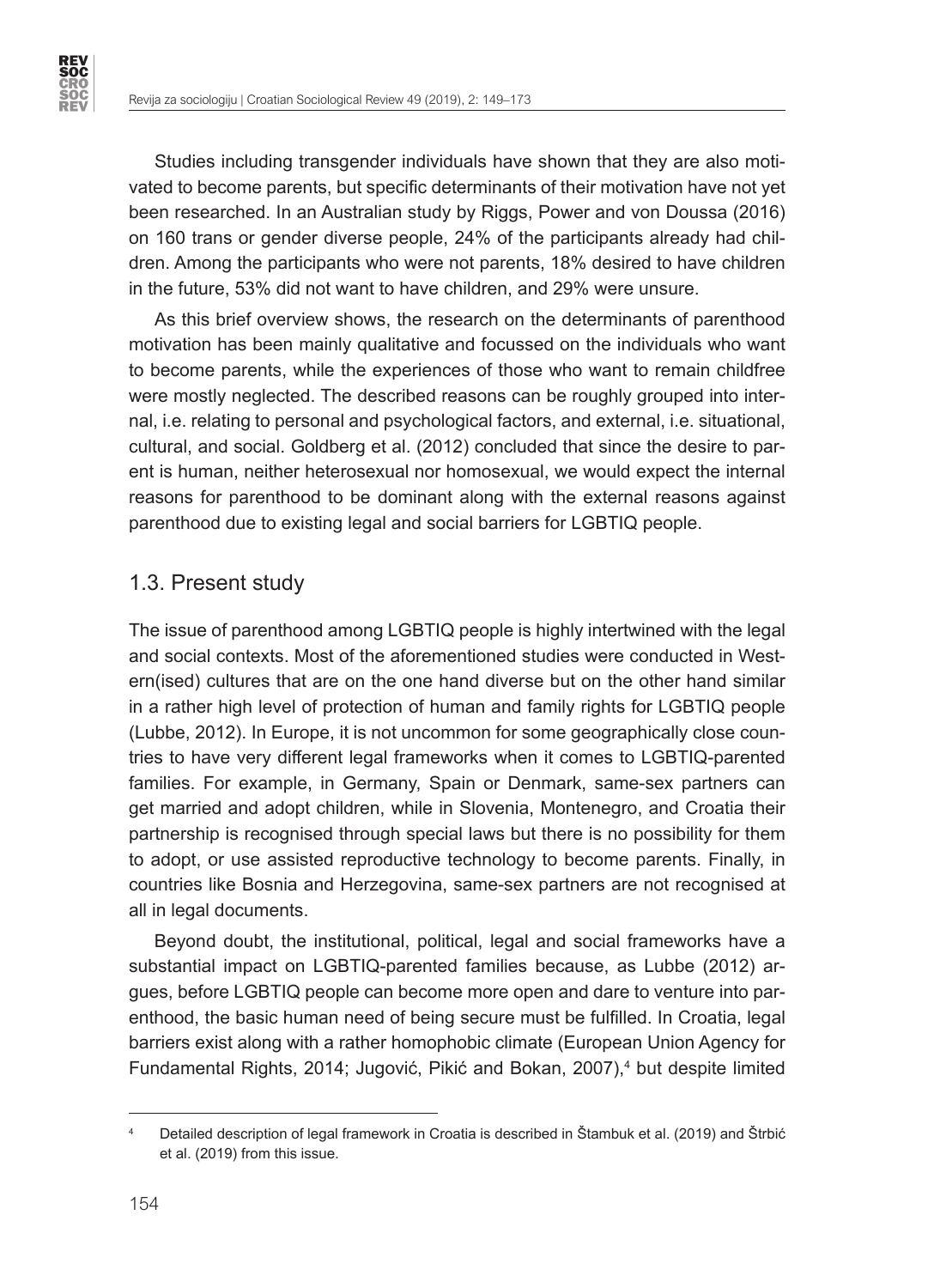

possibilities, there is a significant interest in parenthood among LGBTIQ people. Non-heterosexual and non-cisgender parents already exist, as well as a growing number of LGBTIQ people who express a strong desire for parenthood, consider different possibilities, and see parenthood as a crucial part of their life plans.

A recent study showed that 39% of LGBTIQ participants intended to have children, 23% did not, and 38% were not yet sure (Milković, 2013). In the same study, 5% of participants already had children. In the only previous study including LGB parents and their children in Croatia (Maričić et al., 2016), the parents reported a dominantly intrinsic motivation for parenthood. Specifically, they talked about the desire to care for children, happiness and personal fulfilment as well as the importance of the attachment between them and children. Similarly, the results of the same study, obtained from a focus group with LGB people planning parenthood, showed that they perceived the desire for parenthood as an intrinsic personal wish occurring naturally. As only parents and individuals planning parenthood participated in that study, the reasons why LGB people do not want to become parents were not researched.

The main goal of the present study was to explore reasons to become a parent or remain childfree among LGBTIQ people in Croatia. The first aim was to assess how many participants wanted to, were not sure, or did not want to become parents. Due to restricted legal possibilities and a rather homophobic social context, as well as in line with the previous study on LGBTIQ participants in Croatia, we expected that the proportion of the participants who want to have children would be lower than typically found in heterosexual people. The second aim was to identify the main reasons for and against parenthood and to test the differences in those reasons between the participants who want, are not sure, and who do not want to become parents. In line with previous studies that lead to the conclusion about the parenting desire as innate and inherently human, we expected that the internal reasons *for* parenthood would be most stressed by the participants who want to have children and the internal reasons *against* parenthood among those who do not want to have children. Considering that LGBTIQ people must deal with a negative public opinion and legal barriers regarding their parenthood, the third aim was to generate additional reasons for or against parenthood. We expected that some of the additional reasons would be general, especially among the reasons *for* parenthood but also that some more society-specific reasons would emerge, especially among the reasons *against* parenthood.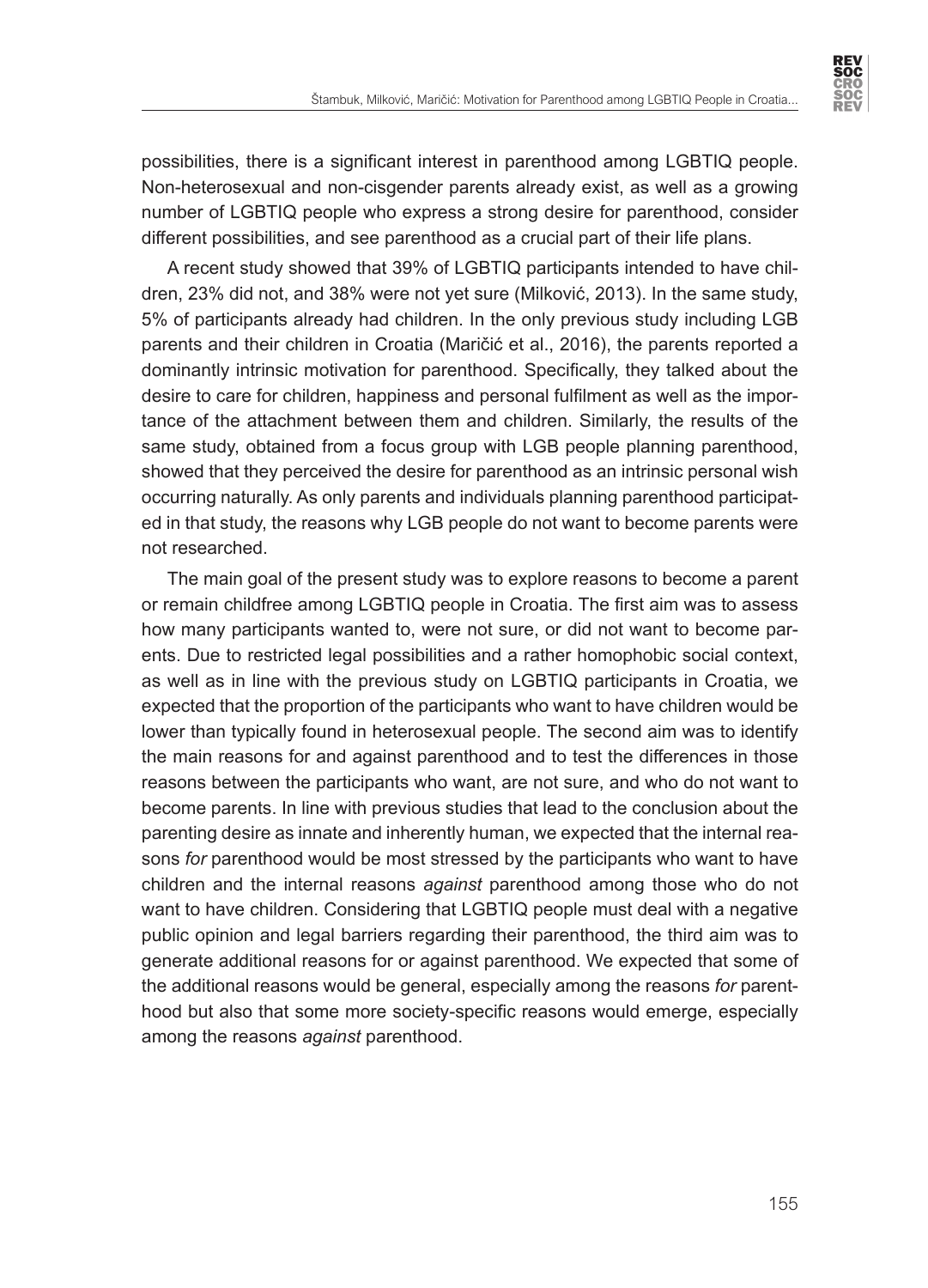

# 2. METHOD

## 2.1. Participants and procedure

The online survey study included 558 participants, of which 72 did not meet the inclusion criteria for this paper. The excluded participants either did not self-identify as LGBTIQ ( $n = 9$ ), were Croatian citizens living abroad ( $n = 26$ ), already had children (n = 24), or were under the age of 18 (n = 13). In the final sample (N = 486), participants' average age was 28 years and 3 months (SD = 7.12) ranging from 18 to 54 years.

Most participants reported high school (40%) or college (30%) as the highest completed educational level. Roughly a third of the participants were students (37%) while half of them were employed (52%), either full-time or as freelancers. Most of the participants (62%) lived in a larger city (>500 000 residents) and considered their life standard to be average (44%) or above average (29%). Half of the participants (51%) reported that they were in a relationship lasting from one month to 21.5 years ( $M = 3.30$ ,  $SD = 3.29$ ). About half of the participants (55%) reported their sex identity as female and gender identity as woman, while a third (34%) reported their sex identity as male and gender identity as a man. The participants reported their sexual orientation as homosexual (65%), bisexual (22%), pansexual (3%), heterosexual (1%), and asexual (<1%), while 6% did not identify their sexual orientation and additional 1% labelled it as "other".5

The survey was conducted online, lasting for 6 months (the summer and autumn of 2016) and using the Google Forms tool with snowball sampling. We reached out to participants through relevant web sites, social networks, non-governmental organisations, and mental health experts working with LGBTIQ people. The participants were invited to share the survey link further. Prior to participation, the participants were provided with a form of informed consent and agreed to participate in the study anonymously and voluntarily.

#### 2.2. Measures

The *socio-demographic* measures included age, education level, working status, life standard, county of residence, relationship status and length, sexual orientation, sex, and gender identity.

<sup>5</sup> For further details on participants' sexual orientation, sex, and gender identities see Štambuk et al. (2019) from this issue.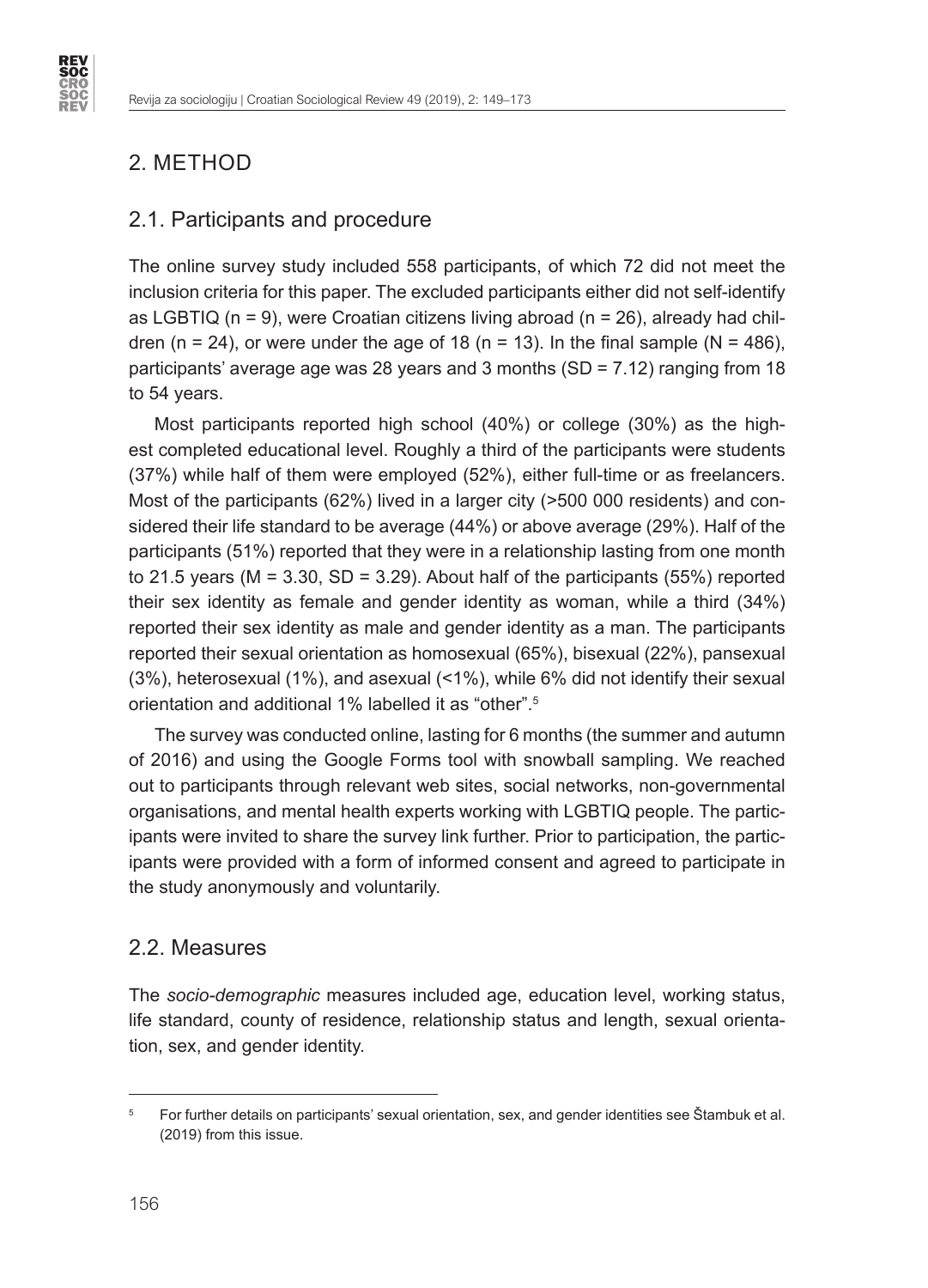

The *parenting desire* was indicated by six response options that were a combination of reports on whether the participant was already a parent ("I am a parent and..." / "I am not a parent and...") with three levels of desire ("I do not want..." / "I do not know if I want..." / "I want to have children in the future").

Two scales measuring *reasons for and against parenthood* (Langdridge et al., 2005) were translated to Croatian using back-translation with the author's permission. The *Reasons for Parenthood (RFP)* consists of 20 items beginning with "I want to have a child because...") followed by a reason (e.g. "I want to give love and affection to a child"). The *Reasons against Parenthood (RAP)* has a similar layout, with 15 items beginning with "I do not want to have a child because..." followed by a reason (e.g. "I do not want the responsibility of bringing up a child"). The participants reported to what extent every reason influences them to (not) want a child on a 5-point scale ranging from 1 ("Does not influence") to 5 ("Very strongly influences"). A principal component exploratory factor analysis was performed using Oblimin rotation with Kaiser normalisation, separately for the RFP and RAP scales. In both analyses, the number of factors was determined using the Guttman-Kaiser criterion and Cattell's scree test. For the RFP a 3-factor solution emerged. The first factor covered the internal reasons relating to positive aspects of having children and the parent-child relationship (IRF;  $\lambda$  = 8.52; 43% variance explained). The second factor described the external reasons related to the expectations from family, tradition, and religion (ERF;  $\lambda$  = 2.08; 10% variance explained). The third factor included reasons involving the effects of having a child on partnership (PRF;  $\lambda$  = 1,35; 7% variance explained). The analysis of the RAP resulted in a 2-factor solution. The first factor covered internal reasons reflecting expectations and personal limitations relating to having children (IRA;  $\lambda$  = 6.87; 46% variance explained). The second factor described the external reasons related to difficulties that having a child could cause for one's finances, career, and partnership (ERA;  $\lambda$  = 1.53; 10% variance explained). Cronbach's α coefficient indicated acceptable to excellent internal consistency for both the RFP ( $\alpha_{IRF}$  = .93;  $\alpha_{ERF}$  = .74;  $\alpha_{PRF}$  = .85) and RAP subscales ( $\alpha_{\text{IRA}}$  = .92;  $\alpha_{\text{ERA}}$  = .77). None of the items lowered the internal consistency of the corresponding subscales. Total scale result was calculated as a mean score for each RFP and RAP subscale separately with higher results indicating a greater influence of the corresponding category of reasons.

*Additional reasons for and against parenthood* were explored in the qualitative section of the questionnaire. To our knowledge, Langdridge and colleagues' (2005) scale was used only on heterosexual individuals.<sup>6</sup> Considering the challenges that

<sup>&</sup>lt;sup>6</sup> There does not appear to be an existing scale encompassing specific reasons why people in general, as well as socially marginalised groups, want or do not want to have children. Using the same scale for all participants regardless of their sexual orientation allows for the empirical testing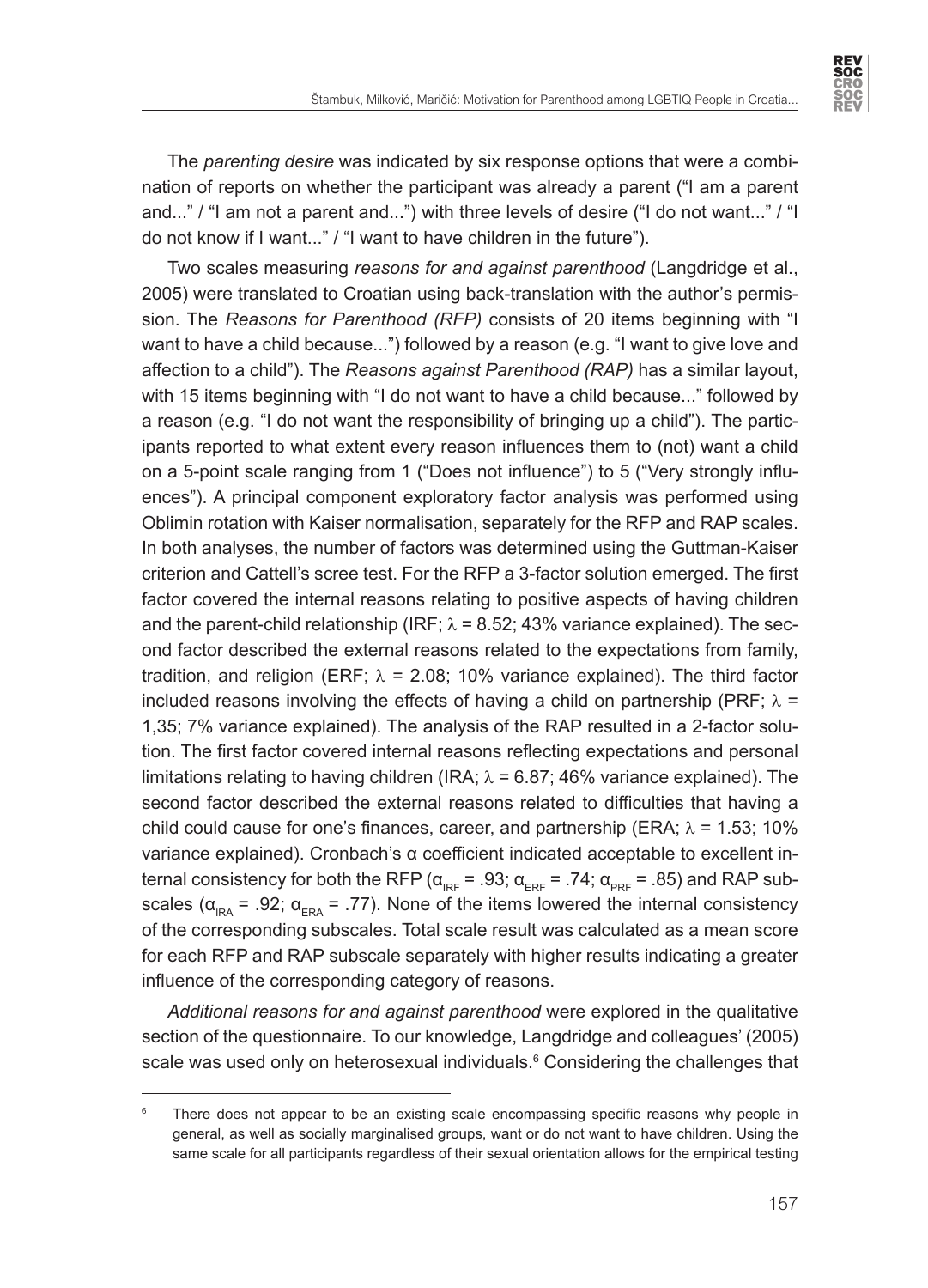LGBTIQ people face regarding parenthood, we expected that the original scales would not sufficiently cover all the relevant reasons why they wanted and, especially, did not want to become parents. Accordingly, using two open-ended questions we asked the participants to describe if they had additional reasons that influenced their desire to want or not to want children.

### 2.3. Analytical Strategy

The results are presented in two sections. First, we presented quantitative data. Using descriptive statistics (percentages) we reported how many participants wanted, did not want, and did not know if they wanted to have children. In order to test differences between the groups of participants based on their parenting desire on different reasons categories, as well as to identify which reason category is the most important in participant groups based on parenting desire, we used a mix model analysis of variance (ANOVA) and a subsequent repeated measures analysis or paired t-test separately for the reasons for and reasons against parenthood. To analyse the reasons for and against parenthood in more detail, we reported descriptive statistics (means and standard deviations) for each reason and performed a series of multivariate analyses of variance (MANOVAs) separately for each RFP and RAP subscale to test the differences in each reason between participant groups. In the second section, we presented qualitative data about additional reasons for and against parenthood.

### 3. RESULTS

#### 3.1. Reasons for and against parenthood

Almost half of the participants reported they want to have children in the future (46%), roughly a third do not know (35%), and approximately one fifth do not want to have children (19%).

Regarding the reasons for parenthood (Figure 1), the results of the mix model ANOVA showed a statistically significant main effect of the within-subjects factor – reasons *for* category (F(1.97, 951.93) = 491.75, p < .001; η<sup>2</sup> = .50) and the between-subjects factor – the group based on participants' parenting desire (F(2,

of stereotypes. Our study did not include direct comparison, but we could compare the results collected on the same scale in different populations to interpret and argue our findings. Also, we find it very important that we could compare our results to those found in Croatia among a general population of participants in emerging adulthood (18 to 30 years of age; Hanzec Marković and Štambuk, 2019).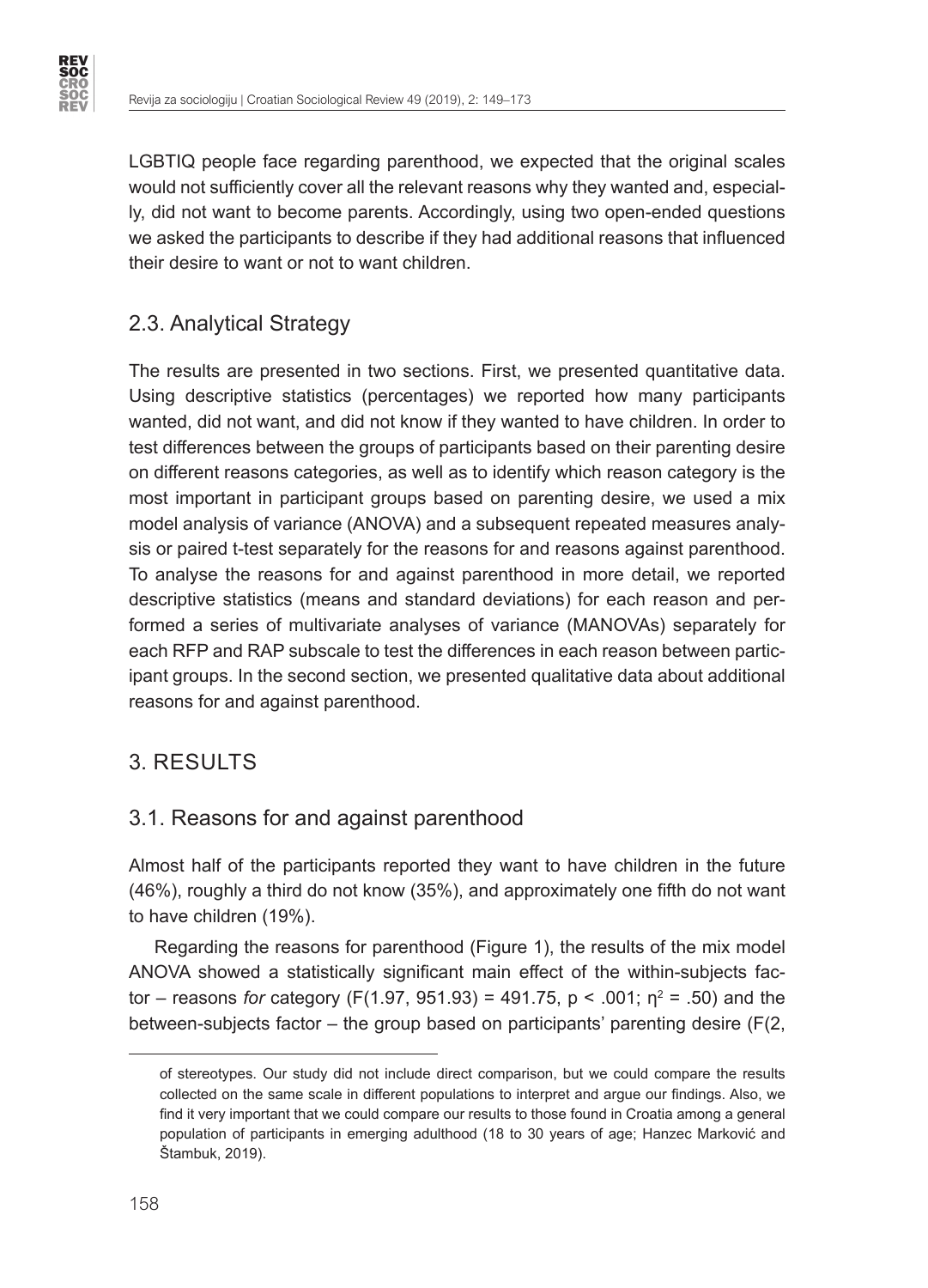

483) = 176.37, p < .001;  $\eta^2$  = .42). The interaction of the group by reasons category was also significant (F(3.94, 951.93) = 39.25, p < .001;  $\eta^2$  = .14). The results of the subsequent repeated measures analysis on groups based on participants' parenting desire showed that in the want ( $\eta^2$  = .69) and do not know groups ( $\eta^2$  = .56) participants rated internal reasons for parenthood as the most influential, followed by reasons related to partnership, and external reasons as the least influential. In the do not want group, differences were also significant (η² = .31), but here external and partnership reasons were equally rated and less influential than internal ones. However, in this group, all categories of reasons on average only slightly influenced the participants to want a child.

#### Figure 1. Differences in results on the Reasons for Parenthood subscales within participants and between groups



Regarding the reasons against parenthood (Figure 2), the results of the mix model ANOVA showed a significant main effect of the within-subjects factor – reasons *against* category (F(1, 483) = 111.44,  $p < .001$ ;  $n^2 = .19$ ), between-subjects factor – group based on participants' parenting desire (F(2, 483) = 116.33, p < .001;  $\eta^2$  = .33), and interaction of the group by reasons category ( $F(2, 483) = 99.47$ , p < .001;  $\eta^2$  = .29). The results of the subsequent paired samples t-test on groups based on the participants' parenting desire showed that internal reasons were rated as more influential than external in the do not want ( $r = .63$ ) and do not know groups ( $r =$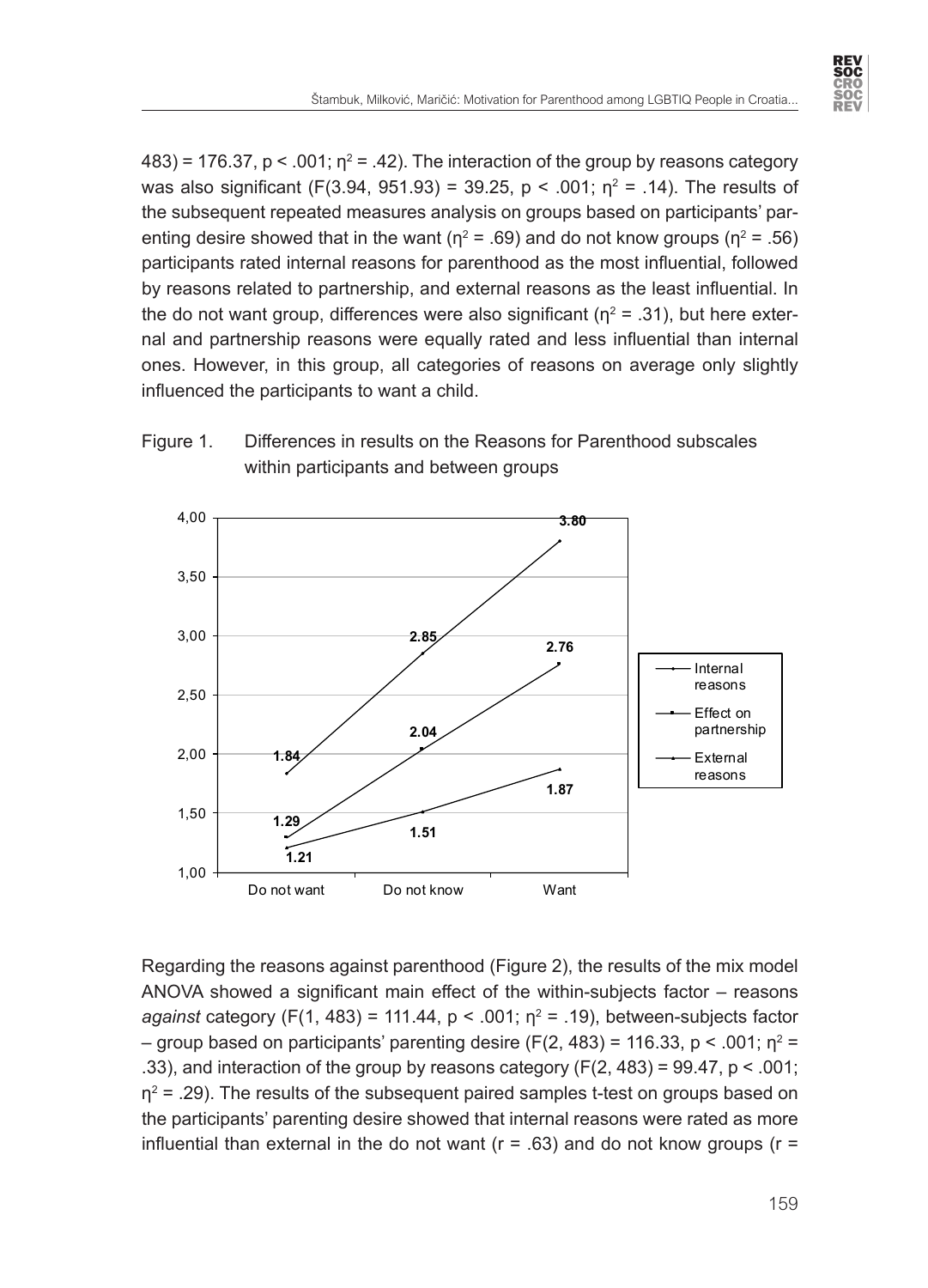**REV<br>SOC CRU<br>SOC<br>REV** 

> .55). Conversely, in the want group, internal reasons were rated as less influential than external ones (r = .68). However, participants in the want group reported that on average, both categories of reasons have a very low influence on them.





The comparisons of participant groups concerning different categories of reasons *for* and *against* parenthood indicated that the participants' desire for as well as against parenthood was mostly shaped by internal reasons. Further analysis (Table 1) showed that the most important internal reasons *for* parenthood among the participants who want to have children are the desire to give love, share knowledge, and develop a special bond with a child. Among the internal reasons *against* parenthood, the participants who do not want children are mostly concerned with restricted freedom, high responsibility, and a lot of work as part of parenthood. To test the differences in each reason between participants' groups we performed a series of MANOVA analyses separately for each RFP and RAP subscale. The differences were significant for all reasons except one – the risk of having a disabled child.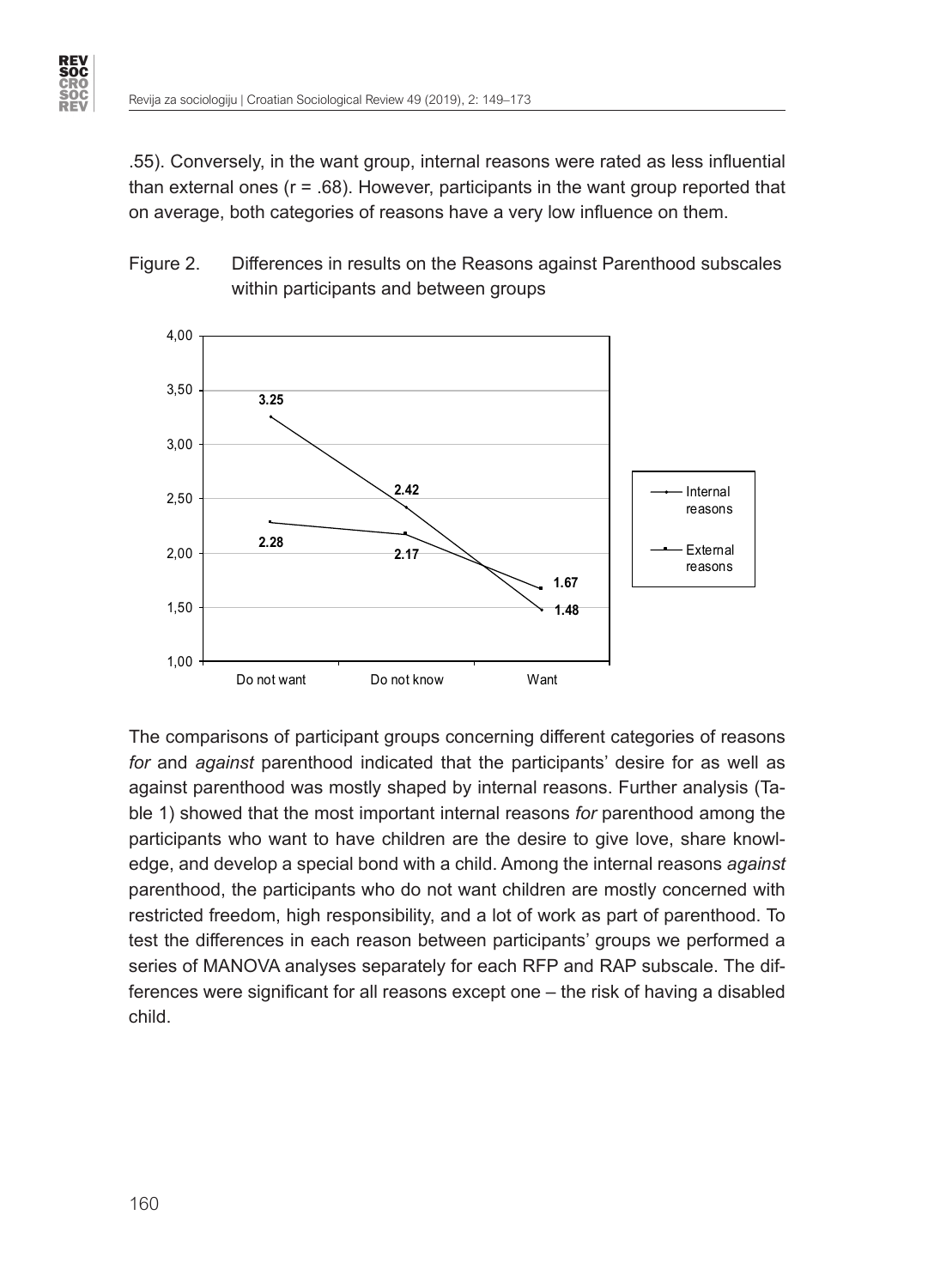

|                                                                               | Do not want |      | Do not know |      | Want |      | $\eta^2$ |
|-------------------------------------------------------------------------------|-------------|------|-------------|------|------|------|----------|
|                                                                               | M           | SD   | М           | SD   | M    | SD   |          |
| <b>Reasons for parenthood</b>                                                 |             |      |             |      |      |      |          |
| <b>Internal reasons</b><br>$(F(20, 948) = 20.37, p < .001, n^2 = .30)$        |             |      |             |      |      |      |          |
| Give love                                                                     | 2.33        | 1.46 | 3.55        | 1.27 | 4.56 | 0.77 | .36      |
| Share knowledge                                                               | 2.46        | 1.47 | 3.75        | 1.23 | 4.48 | 0.87 | .30      |
| Bond with child                                                               | 1.67        | 1.10 | 2.96        | 1.30 | 4.19 | 1.07 | .40      |
| Fulfilment                                                                    | 1.59        | 1.04 | 2.81        | 1.27 | 4.02 | 1.10 | .39      |
| Good home                                                                     | 2.51        | 1.50 | 3.20        | 1.24 | 3.92 | 1.03 | .17      |
| Receive love                                                                  | 1.78        | 1.07 | 2.80        | 1.25 | 3.81 | 1.19 | .30      |
| Shape new                                                                     |             |      |             |      |      |      |          |
| generation                                                                    | 2.05        | 1.33 | 2.96        | 1.36 | 3.70 | 1.32 | .18      |
| Strive for children                                                           | 1.30        | 0.66 | 2.10        | 1.11 | 3.20 | 1.34 | .29      |
| Fun                                                                           | 1.42        | 0.76 | 2.36        | 1.26 | 3.11 | 1.31 | .22      |
| Invest in future                                                              | 1.31        | 0.84 | 2.08        | 1.08 | 2.96 | 1.38 | .22      |
| <b>Effect on partnership</b><br>$(F(8, 960) = 25.47, p < .001, \eta^2 = .18)$ |             |      |             |      |      |      |          |
| Child as a part of<br>both of us                                              | 1.47        | 1.01 | 2.36        | 1.27 | 3.28 | 1.37 | .23      |
| Make family                                                                   | 1.13        | 0.43 | 1.96        | 1.12 | 3.02 | 1.41 | .28      |
| Please partner                                                                | 1.42        | 0.82 | 2.14        | 1.18 | 2.66 | 1.35 | .13      |
| Good for<br>relationship                                                      | 1.18        | 0.44 | 1.69        | 0.91 | 2.09 | 1.20 | .11      |
| <b>External reasons</b><br>$(F(12, 956) = 12.06, p < .001, n^2 = .13)$        |             |      |             |      |      |      |          |
| <b>Biological drive</b>                                                       | 1.10        | 0.40 | 1.67        | 0.92 | 2.56 | 1.31 | .23      |
| Care in the old                                                               |             |      |             |      |      |      |          |
| age                                                                           | 1.55        | 0.93 | 1.88        | 1.06 | 2.16 | 1.21 | .04      |
| Please family                                                                 | 1.34        | 0.81 | 1.68        | 0.94 | 2.00 | 1.18 | .05      |
| Family name                                                                   | 1.25        | 0.69 | 1.62        | 1.00 | 1.94 | 1.17 | .06      |
| Most people want<br>one                                                       | 1.02        | 0.15 | 1.18        | 0.50 | 1.39 | 0.78 | .06      |
| Religion                                                                      | 1.00        | 0.00 | 1.04        | 0.20 | 1.16 | 0.61 | .02      |

#### Table 1. Differences in reasons for and against parenthood between participants based on their desire to have children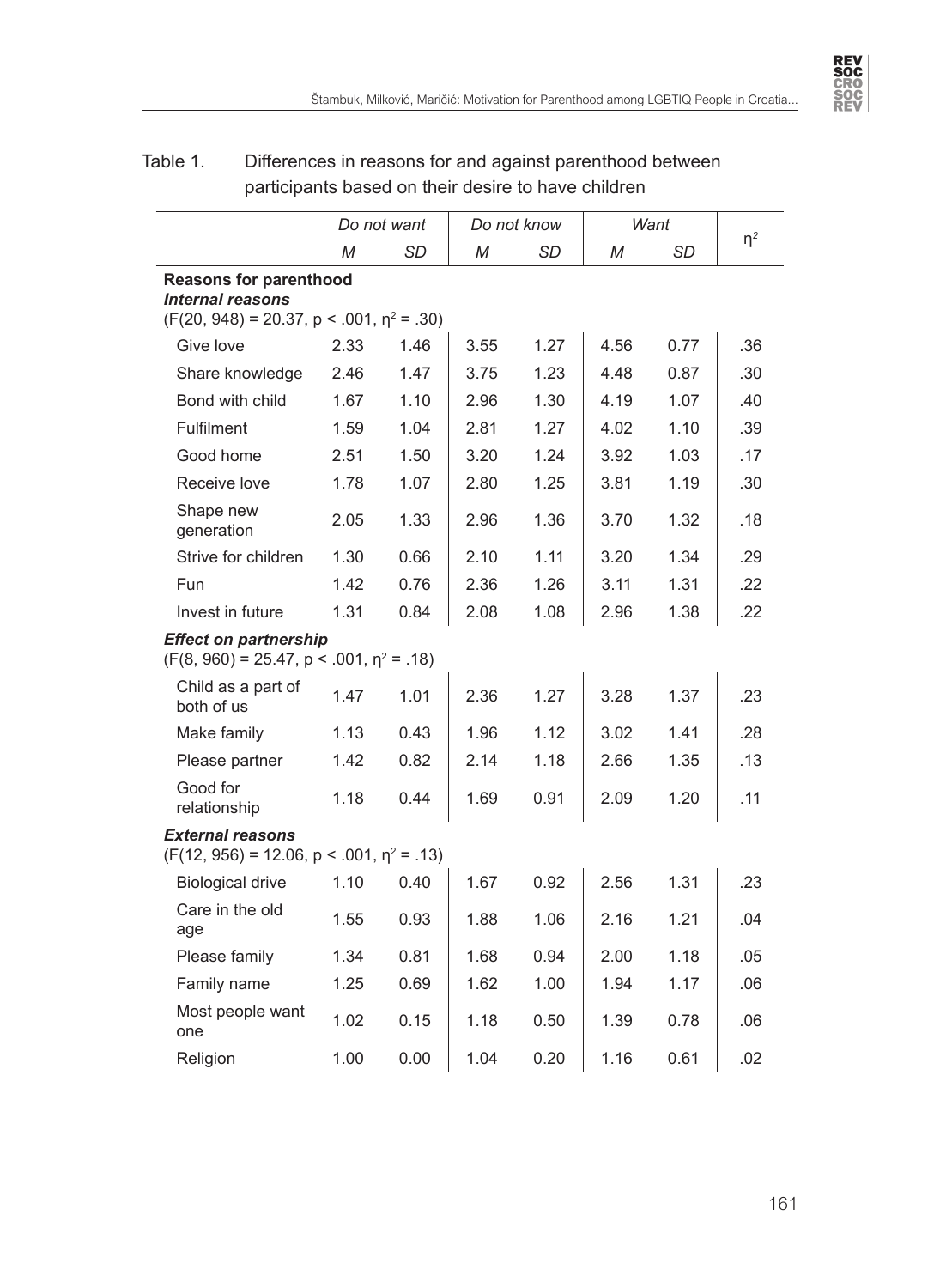

|                                                                                                      | Do not want |      | Do not know |      | Want |      |          |
|------------------------------------------------------------------------------------------------------|-------------|------|-------------|------|------|------|----------|
|                                                                                                      | M           | SD   | M           | SD   | M    | SD   | $\eta^2$ |
| Reasons against parenthood<br><b>Internal reasons</b><br>$(F(16, 952) = 24.88, p < .001, n^2 = .30)$ |             |      |             |      |      |      |          |
| <b>Restrict freedom</b>                                                                              | 4.00        | 1.21 | 3.36        | 1.31 | 1.96 | 1.05 | .34      |
| Responsibility                                                                                       | 3.70        | 1.44 | 2.67        | 1.32 | 1.52 | 0.82 | .35      |
| A lot of work                                                                                        | 3.60        | 1.30 | 2.76        | 1.26 | 1.63 | 0.89 | .33      |
| Other things                                                                                         | 3.25        | 1.55 | 2.11        | 1.15 | 1.28 | 0.61 | .33      |
| Lack of patience                                                                                     | 3.22        | 1.44 | 2.25        | 1.25 | 1.38 | 0.72 | .29      |
| Emotional strain                                                                                     | 3.00        | 1.54 | 2.35        | 1.32 | 1.48 | 0.84 | .21      |
| Do not like<br>children                                                                              | 2.68        | 1.53 | 1.64        | 1.02 | 1.13 | 0.50 | .26      |
| Would not be a<br>good parent                                                                        | 2.63        | 1.53 | 2.21        | 1.30 | 1.46 | 0.80 | .14      |
| <b>External reasons</b><br>$(F(14, 954) = 9.71, p < .001, n^2 = .13)$                                |             |      |             |      |      |      |          |
| <b>Financial issues</b>                                                                              | 2.88        | 1.50 | 2.69        | 1.33 | 1.92 | 1.07 | .10      |
| Less time with<br>partner                                                                            | 2.64        | 1.56 | 2.24        | 1.23 | 1.58 | 0.90 | .11      |
| Interferes with<br>career                                                                            | 2.49        | 1.49 | 2.48        | 1.35 | 1.72 | 0.97 | .09      |
| Over-population                                                                                      | 2.35        | 1.57 | 1.88        | 1.25 | 1.33 | 0.82 | .10      |
| Disabled child                                                                                       | 2.13        | 1.38 | 2.11        | 1.22 | 2.04 | 1.24 | n. sig.  |
| Cause strain for<br>the couple                                                                       | 1.76        | 1.21 | 1.75        | 1.01 | 1.36 | 0.73 | .04      |
| Partner's wishes                                                                                     | 1.70        | 1.14 | 2.02        | 1.14 | 1.76 | 1.04 | .02      |

#### 3.2. Reasons for and against parenthood: Qualitative data

Additional reasons for and against parenthood were analysed using thematic analysis (Braun and Clarke, 2006). Key themes were formulated as suggestions for new items in future research and illustrated with primary data in Tables 2 and 3.7 Overall, 96 participants (20%) described additional reasons that encouraged their desire to have children and 110 (23%) gave reasons why they did not want to have children.

<sup>&</sup>lt;sup>7</sup> Items in Croatian are available on request.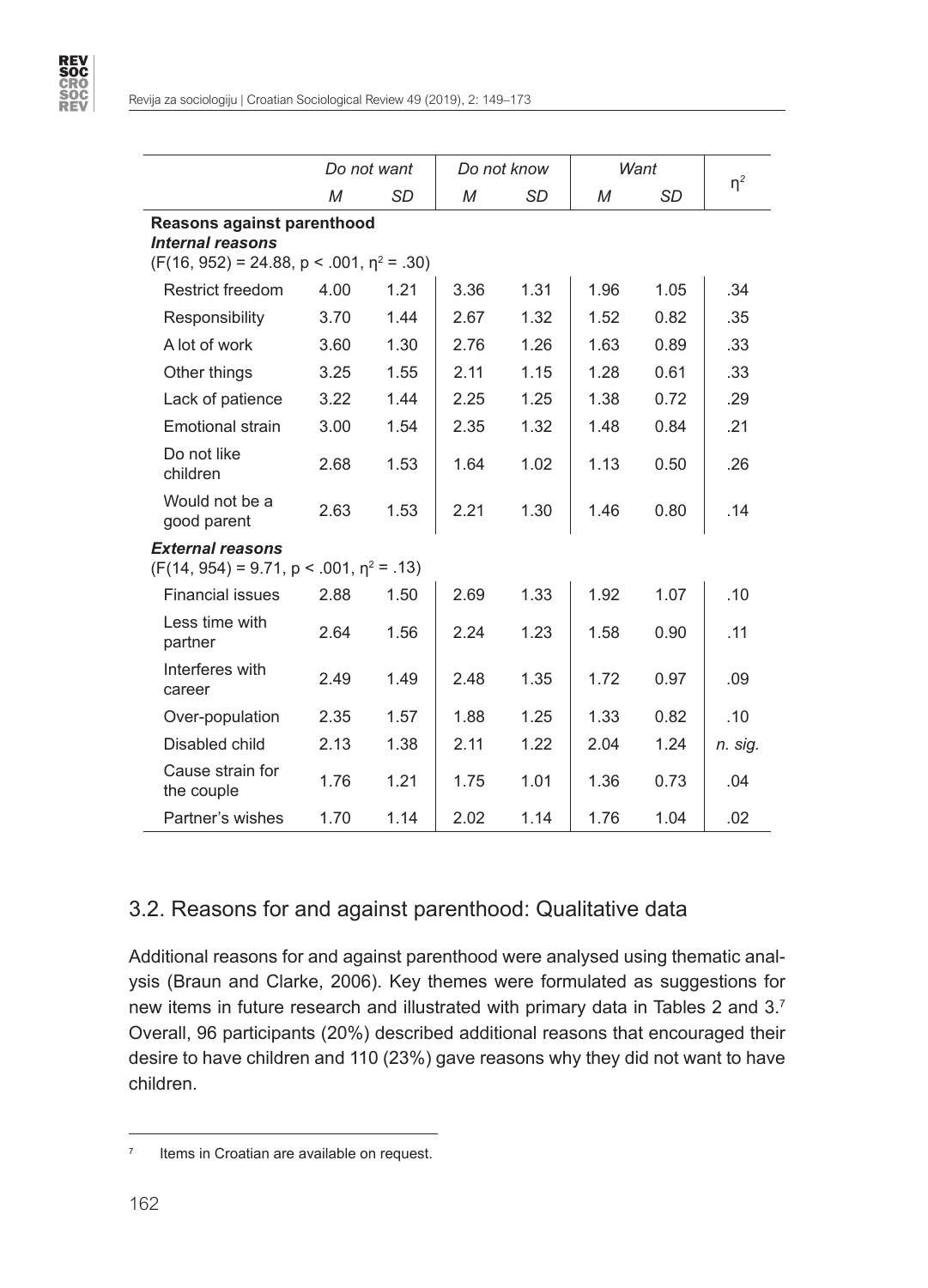

#### Table 2. Additional reasons for parenthood indicated by participants

| Item formulation                                                                 |                                                                                                                                                                                                                                                                                                                                      |
|----------------------------------------------------------------------------------|--------------------------------------------------------------------------------------------------------------------------------------------------------------------------------------------------------------------------------------------------------------------------------------------------------------------------------------|
| I want to have a child be-<br>cause                                              | Examples of primary data                                                                                                                                                                                                                                                                                                             |
| I believe I would be a good<br>parent.                                           | I think I would be a good mother.                                                                                                                                                                                                                                                                                                    |
| I believe that my partner<br>and I would be good parents.                        | We could be great parents and I know we would give<br>all to our child.                                                                                                                                                                                                                                                              |
| I have financial and emo-<br>tional resources to have a<br>child.                | I have financial resources, time, mental and emotional<br>capacity to have a child. I do not see as a problem<br>taking care for a child at the age of 27 with a stable<br>job, decent pay, and my own roof over my head (and<br>grandma service at hand).                                                                           |
| I want to give him/her what<br>I have not received from my<br>parents.           | I think that my lifestyle (active life - recreation and<br>being in nature, emotional responsibility, higher educa-<br>tion, open communication, openness to diversity ) is<br>a significant shift from the environment I grew up in - I<br>would break the vicious cycle of abusive relationships<br>in the family I'm coming from. |
| I want to teach him/her<br>empathy, solidarity, and<br>tolerance.                | We want to raise a child according to the values that<br>are very important to us, which we think are underrep-<br>resented and positive (compassion, empathy, solidarity,<br>openness, freedom).                                                                                                                                    |
| I want to adopt or foster a<br>child in need.                                    | I prefer the idea of adopting a child in need rather than<br>having my own (biological) offspring, I consider adopt-<br>ing a noble act.                                                                                                                                                                                             |
| I see parenthood as an<br>ultimate life goal and a way<br>of self-actualisation. | My view is that having children is the only way for indi-<br>viduals to actualise themselves as human beings in the<br>full sense of these words.                                                                                                                                                                                    |
| I feel a maternal/parental<br>urge.                                              | It's so hard to describe that feeling I have, but it's kind<br>of natural to me, my inner wish.                                                                                                                                                                                                                                      |
| l like children.                                                                 | Children have wonderful energy, it fills you up to heav-<br>en and back, they listen and hear, they feel.                                                                                                                                                                                                                            |
|                                                                                  | Since I've been working with small children, I realised<br>how much I like "to be a child" together with them.<br>They bring me some particular peace and energy.                                                                                                                                                                    |
| I would regret not having a<br>child.                                            | I'm afraid I would regret the decision not to have them,<br>and at one point it could be too late to become a<br>parent.                                                                                                                                                                                                             |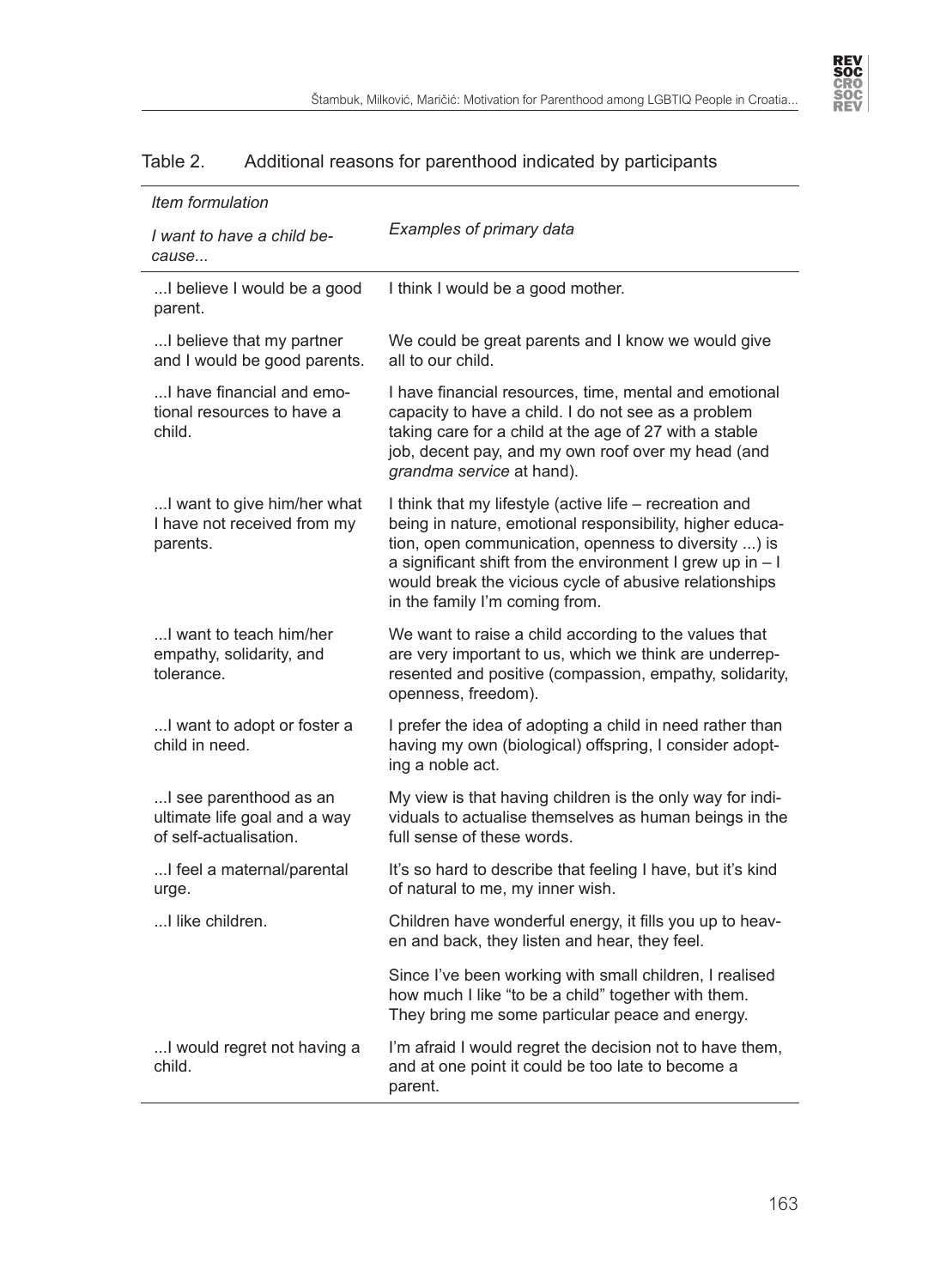**REV<br>SOC<br>CRO<br>SOC<br>REV<br>REV** 

| Item formulation                                                                                  |                                                                                                                                                                                                                                                                                                                                                                                                                                                              |
|---------------------------------------------------------------------------------------------------|--------------------------------------------------------------------------------------------------------------------------------------------------------------------------------------------------------------------------------------------------------------------------------------------------------------------------------------------------------------------------------------------------------------------------------------------------------------|
| I do not want to have a<br>child because                                                          | Examples of primary data                                                                                                                                                                                                                                                                                                                                                                                                                                     |
| I am worried about politi-<br>cal and climate changes.                                            | I'm afraid where this world is going: pollution, restrictions<br>of freedom, etc.                                                                                                                                                                                                                                                                                                                                                                            |
|                                                                                                   | I fear for a child, the world that we would bring it in gener-<br>ally is not the most beautiful place possible.                                                                                                                                                                                                                                                                                                                                             |
| I am afraid of the discrim-<br>ination that my child could<br>experience.                         | The child would be born with an additional "burden" of<br>having two mothers. I am afraid that our love and encour-<br>agement would not be enough for him/her to cope with<br>bullying because his/her mummy is a lesbian. [] The<br>biggest reason why I have doubts about having a baby in<br>this environment where we live, is that this environment is<br>so cruel to children who come from normative families, let<br>alone those who are different. |
|                                                                                                   | I don't want my child to fight my battles, I don't want<br>him/her to suffer in any way because of my choices and<br>decisions.                                                                                                                                                                                                                                                                                                                              |
| I am afraid of negative<br>reactions from my family.                                              | I am afraid of reactions from my own family as they do not<br>accept the fact that I am in a relationship with a same-sex<br>person.                                                                                                                                                                                                                                                                                                                         |
| the legal system does not<br>provide same-sex couples<br>with a possibility to become<br>parents. | Becoming a parent means overcoming the law and<br>investing considerable financial resources in trying to<br>become a parent abroad.                                                                                                                                                                                                                                                                                                                         |
| I do not feel the urge to<br>become a parent.                                                     | I just do not feel that urge, neither does my partner.                                                                                                                                                                                                                                                                                                                                                                                                       |
| I feel a social pressure<br>that as an LGBTIQ person<br>I should not become a<br>parent.          | I have a feeling that I have never honestly wondered<br>whether I wanted it or not. [] Is it because of me or soci-<br>ety? I just know that in the past, when I realised that I was<br>gay, I thought "gay equals you can't have kids". [] And<br>now I wonder if this is something I just swallowed without<br>chewing, if it is really true, or is something I subcon-<br>sciously accepted from the environment.                                         |
| I am not yet ready for<br>having children.                                                        | It seems that I haven't found my own identity yet and that<br>having a child would make me even more lost.                                                                                                                                                                                                                                                                                                                                                   |
| I am afraid of pregnancy<br>and delivery.                                                         | Fear of childbirth, especially in the society we live in,<br>where a pregnant woman experiences a lot of violence.                                                                                                                                                                                                                                                                                                                                           |
|                                                                                                   |                                                                                                                                                                                                                                                                                                                                                                                                                                                              |

#### Table 3. Additional reasons against parenthood indicated by participants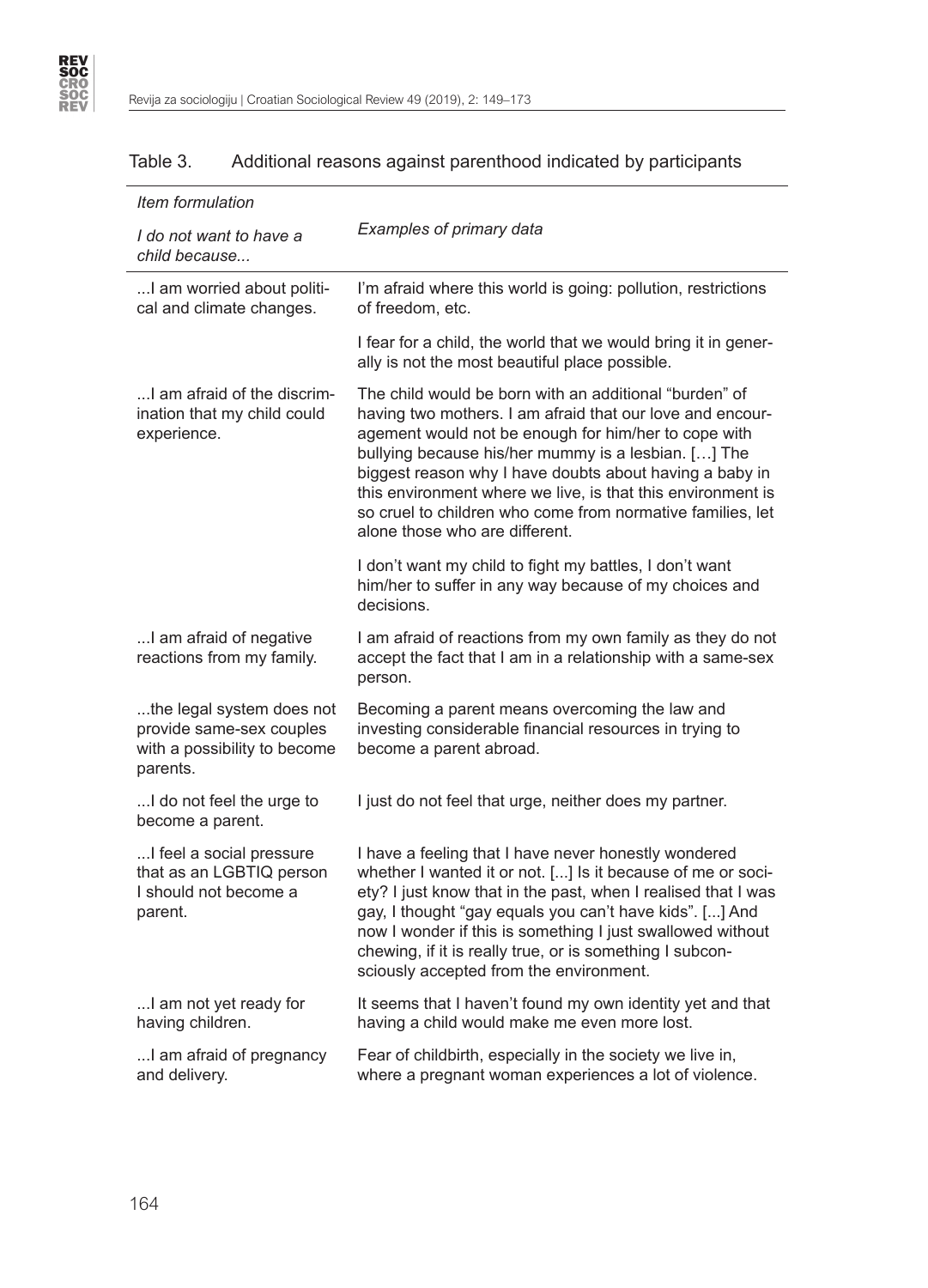

| <i><u><b>Item formulation</b></u></i>    |                                                                                                        |  |
|------------------------------------------|--------------------------------------------------------------------------------------------------------|--|
| I do not want to have a<br>child because | Examples of primary data                                                                               |  |
| of my health issues.                     | My health condition would make it difficult to care for a<br>child as much as s/he needs and deserves. |  |
|                                          | If it is a biological child; I fear that s/he would inherit my<br>autoimmune (chronic) illness.        |  |
| $\ldots$ am too old to have a<br>child.  | Mature life age.                                                                                       |  |

# 4. DISCUSSION

This study provides new insights into the parenthood motivation among LGBTIQ people, a research field which is growing rapidly internationally but is understudied in non-Western contexts such as Croatia. Our results showed that almost half of the participants want to have children and their main reasons for parenthood are internal. Similarly, the participants who do not want to have children mostly stress the internal reasons against parenthood. Additional reasons for and against parenthood emerged from the qualitative data. Those reasons reflected themes universal for all people regardless of sexual orientation or gender identity as well as concerns about specific societal and legal barriers LGBTIQ people face concerning parenthood.

# 4.1. Parenting desires

Due to a lack of research on this topic in Croatia, we can only compare our results on parenting desires with previous results on parenting intentions. The findings from a study on a Croatian sample of LGBTIQ people (Milković, 2013) showed that 39% of the participants intended to have children while in our research 46% desire to do so. This difference may be reflecting a rising trend in parenthood aspirations after the implementation of the Same-Sex Life Partnership Act in 2014. However, this difference could also reflect differences in the meaning and consequences of desires and intentions. According to Freitas and Testa (2017), parenting desires lead to parenting intentions and intentions are more predictive of reproductive behaviour. Thus, it is expected that more people express a desire for parenthood rather than intention.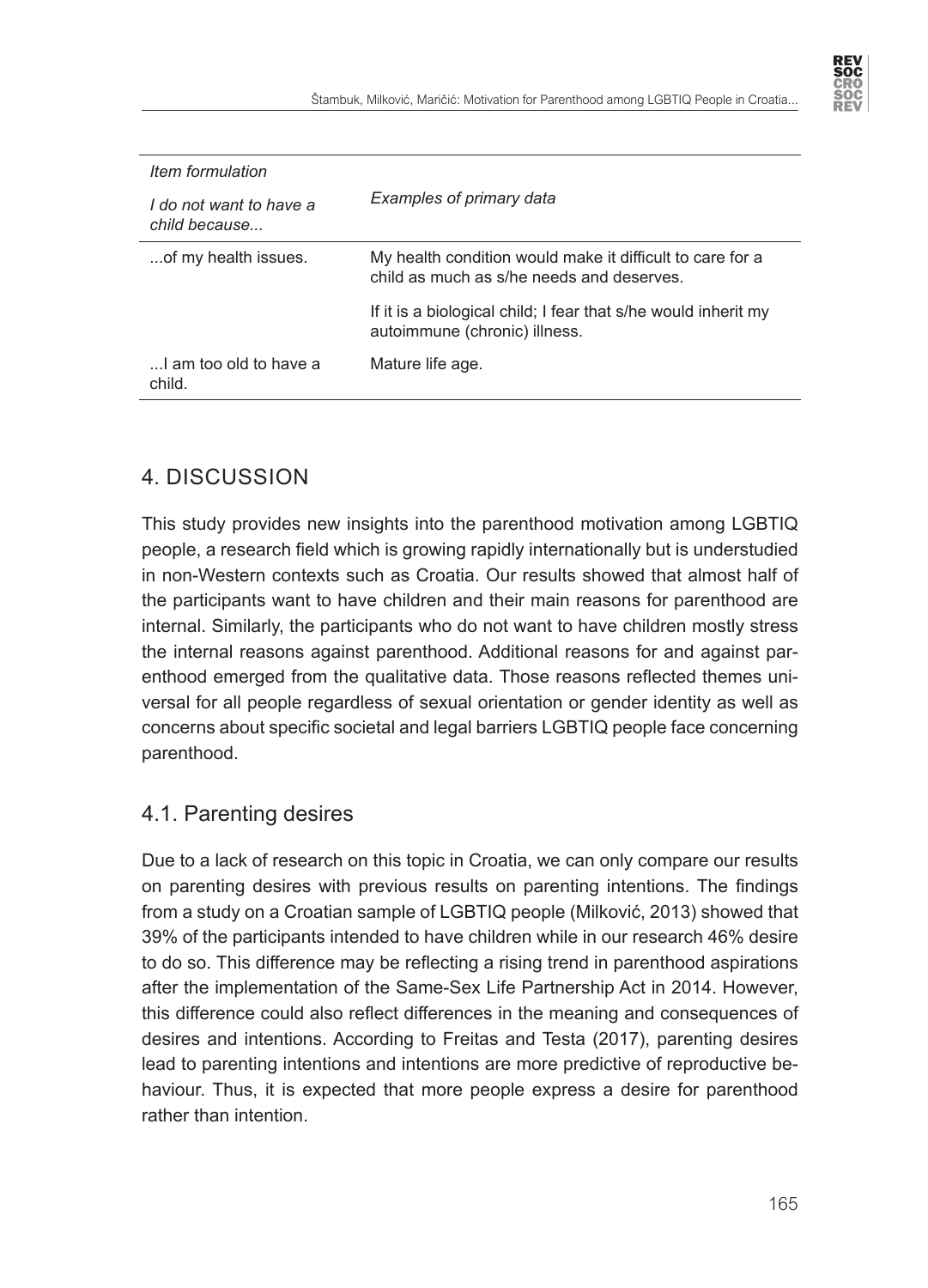**REV**<br>SOC **CRO<br>SOC<br>REV** 

> When comparing our results to parenthood desire in a Croatian sample of general public emerging adults (Hanzec Marković and Štambuk, 2019), LGBTIQ participants were far less likely to want to have children: 46% in comparison to 86%. A similar difference was consistently found in other countries (Baiocco and Laghi, 2013; Riskind and Patterson, 2010). Discriminative legal barriers that prevent same-sex couples from becoming parents are still strong in Croatia and many other countries in Europe. Entering into a *life partnership*, recognised by the Croatian parliament, means that same-sex couples cannot adopt or foster a child nor access assisted reproductive technologies in Croatia. At the same time, non-registered same-sex couples and single LGBTIQ people are protected by the Anti-Discrimination Act (2008), so they can apply for adoption or foster care, but to use assisted reproduction technologies they would have to provide medical information on prolonged infertility. Besides that, the prevailing public attitude is that parenthood is only appropriate for married heterosexual couples (Huić, Jugović and Kamenov, 2015; Kamenov, Huić and Jelić, 2019). These circumstances probably influence many LGBTIQ people not to even consider parenthood. For them, being LGBTIQ is equivalent to staying childless (Beatens et al., 2002; Švab and Kuhar, 2005). For example, after coming out as gay, many men recognised their parenting desires and at the same time became aware of many barriers to becoming a parent (Berkowitz and Marsiglio, 2007). It is also worth mentioning that heterosexual men and women who are "childless by circumstances" showed elevated levels of depressive symptoms compared to those who are "childfree by choice" (Connidis and McMullin, 2002). Having that in mind, unfulfilled parenting desires may be a risk factor for depression among LGBTIQ people who want children.

### 4.2. Reasons for and against parenthood

In line with a UK study on married heterosexual couples (Langdridge et al., 2005), our participants reported their motivation for and against parenthood primarily in terms of internal reasons and less as external pressures. According to Thornton and Young-DeMarco's (2001) review of parenthood attitudes, a significant reduction in the degree of external reasons influencing parenthood motivation happened already during the 1960s and 1970s. In other words, people started explaining their motivation for parenthood more frequently in terms of personal well-being, satisfaction, and happiness. Stacey (2006) sees the contemporary pursuit of parenthood as a shift from obligation to desire, and from economic to emotional calculation. Adults who want children nowadays mostly do not expect any material advantage or social security, but primarily seek intimate bonds with children.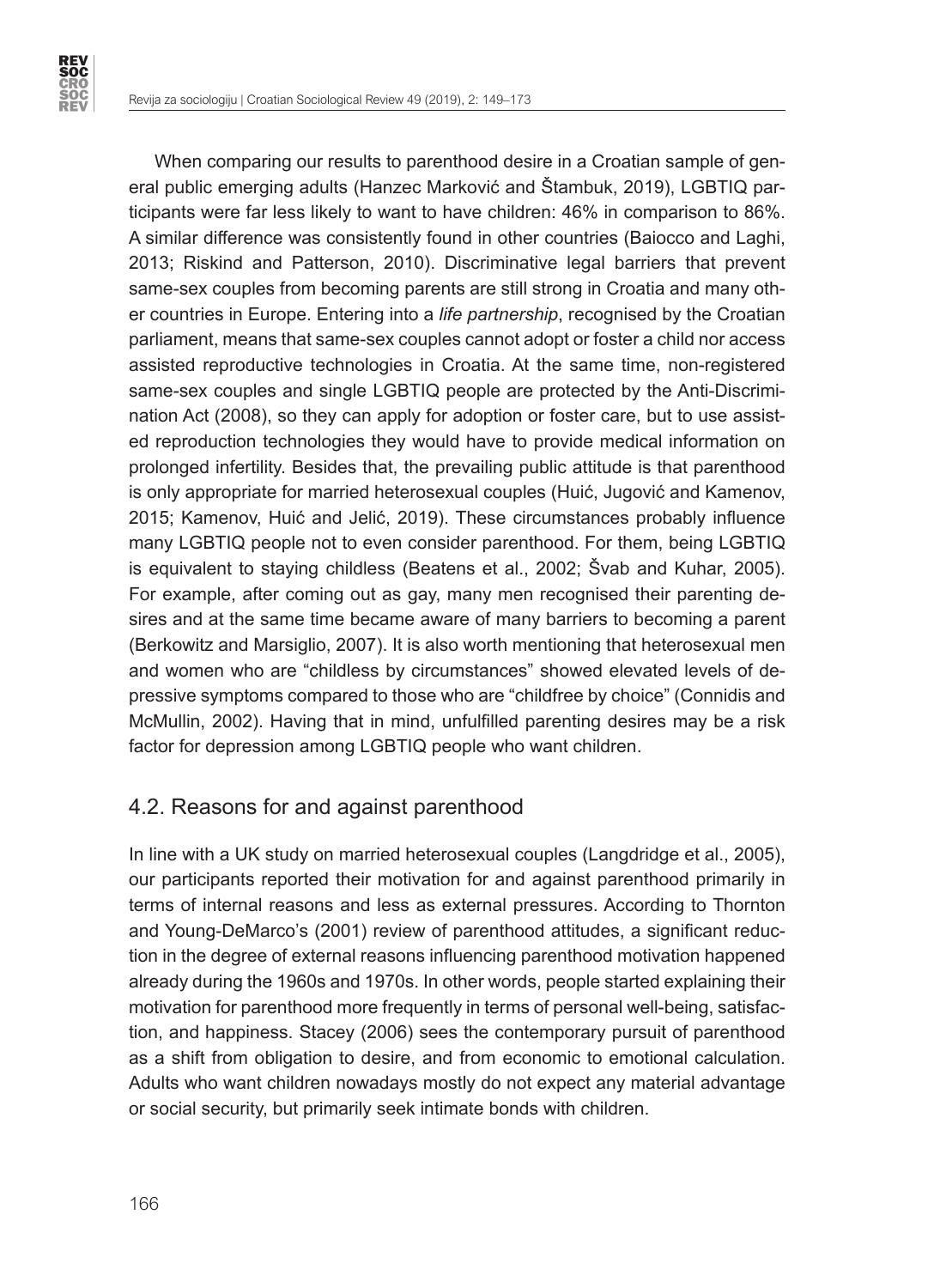

The present study shows moderate importance of reasons related to the effects of having a child on partnership for those who want and who are not sure if they want children. Previous research corroborates our findings that these are relevant motives for wanting a child. For example, heterosexual individuals, particularly men, frequently describe their motivation for parenthood as driven, at least in part, by their partner's desire (Miller and Pasta, 1996). Similarly, in a qualitative study including pre-adoptive gay male couples (Goldberg et al., 2012) participants reported that their partner's strong desire to become a parent was the primary motivation for parenthood. Some heterosexual men and women (Newton et al., 1992), as well as lesbian (Touroni and Coyle, 2002) and gay couples (Larsen, 2011), see having children as something that will "complete" their marriage or as the next logical step in the relationship.

This study shows that the most important specific reasons for LGBTIQ people who want to have children are the desire to give love, share knowledge, and develop a special bond with a child. Those who do not want children are mostly concerned with restricted freedom, high responsibility, and a lot of work as part of parenthood. These findings are similar to those found among heterosexual people in Croatia (Hanzec Marković and Štambuk, 2019), Sweden (Thompson and Lee, 2011), and the United Kingdom (Langdridge, et al., 2000). Moreover, comparisons among LGBTIQ individuals who want, do not want and do not know if they want children showed the same results as in Langdridge and colleagues' (2005) study. The differences were significant for all but one reason – the concern about having a disabled child.

Langdridge and colleagues' (2005) scales for and against parenthood have been constructed and used only among heterosexual people. Thus, it was reasonable to assume that important reasons specific for LGBTIQ population could be missing from this scale. Additional reasons that positively influenced their desire to have a child were reported by 19% of our participants, while slightly more, 22% of the participants, offered additional reasons for not wanting children. Almost all of the additional reasons for parenthood are quite general and can represent motives of any population (cf. Table 2). Those reasons were mainly recognised in the literature earlier (Lampic et al., 2006; Tydén et al., 2006). However, additional reasons such as motivation to teach children empathy, solidarity, and tolerance, or to give the children what participants have not received from their parents, seems more representative of LGBTIQ people, as well as members of other oppressed minority groups.

Expectedly, more issues specific for LGBTIQ people emerged among the reasons against parenthood*.* Two groups of fears and restrictions are noticeable: those concerning the social treatment of the child (e.g. possible discrimination,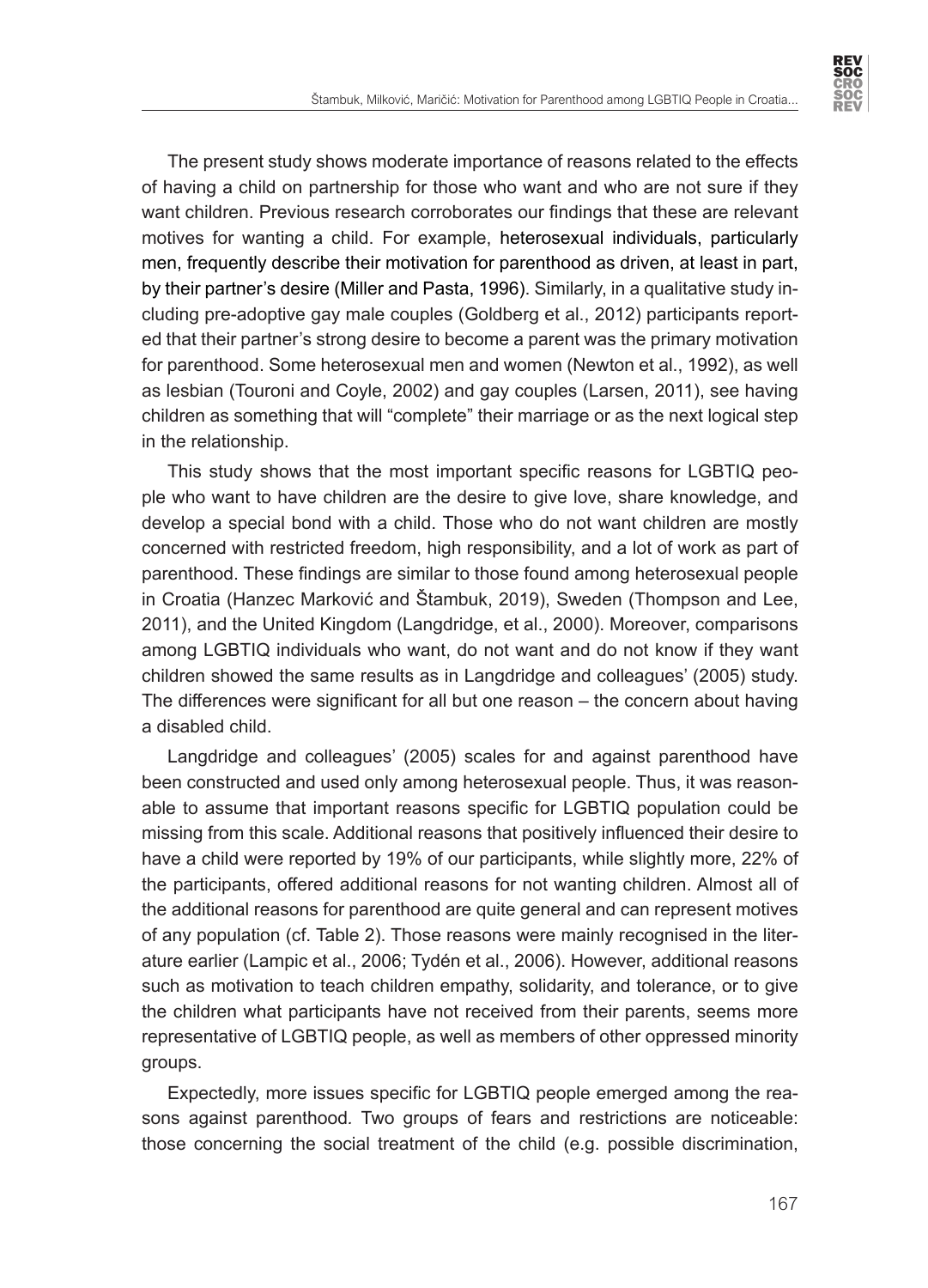**REV<br>SOC CRO<br>SOC<br>REV** 

> negative reactions from the family) and personal restrictions (e.g. social pressure to stay childless, legal barriers to parenthood). These fears and reasons against parenthood were earlier recognised in a similar socio-political context (Švab and Kuhar, 2005). The analysed statements of gays and lesbians in the Slovenian research showed that anxiety may even lead to the experience of guilt and denial of the right to parenthood. Some participants described that they suppress their parenting thoughts because of the fear that any serious consideration of parenting their own child would be too burdensome given the slim chance. By not confronting fear and anxiety, gays and lesbians subtly reinforced the heteronormative ideas that same-sex parenthood is both legally impossible and socially unacceptable.

> Finally, other more general reasons that were added by the participants, such as political and climate changes or the fear of pregnancy and delivery, seem to be a valuable contribution to the list of reasons against parenthood for the general population as well.

### 4.3. Limitations and future research

Several limitations apply to the present study and can be useful guidelines for future research. First, the results may be limited due to the online methodology, with no in-built duplicate protection,<sup>8</sup> and snowball (non-probabilistic) sampling. Our participants had a higher education and economic status than the average. Also, they were mostly young adults and lived in big urban areas. Since these characteristics are relevant to parenting desires, intentions, and behaviours (e.g. Weston et al., 2004) future studies should include a larger and more diverse sample to appropriately cover the experiences among different LGBTIQ people. A second methodological problem concerns the use of self-report measures. It is possible that, consciously or unconsciously, our participants were somewhat affected by the social desirability response bias. However, our results show a range of experiences and are corroborated with previous findings as well as qualitative data. Third, legal barriers reflect differently on LGBTIQ people's possibilities for achieving parenthood and the social perception of them also varies. Thus, one promising venue for future studies is the comparison of the relevance of different reasons to

The Google Forms tool used in this study has no in-built duplicate protection, so we were not able to use either IP-based or Cookie-based duplicate protection. However, it is important to note that neither of the existing duplicate protections is highly efficient, and both have serious shortcomings. IP-based duplicate protection would not be an option because some environments share a single IP address (corporations, universities, hospitals, dormitories etc.). Cookie-based duplicate protection would be more appropriate, but cookies are set on a specific browser and a specific device, and if a participant accessed the survey from more than one device or browser, they would not be permitted to enter.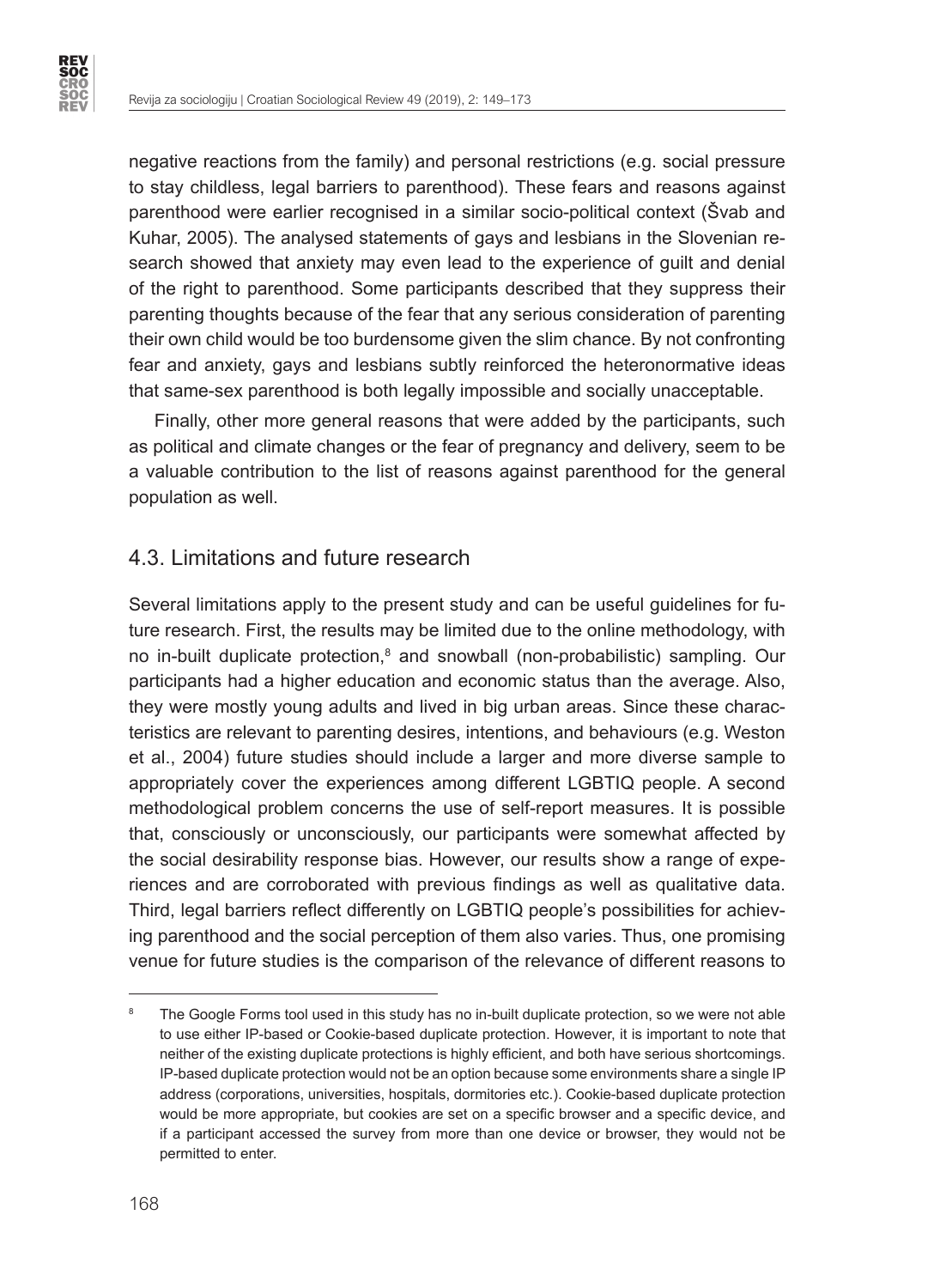

LGBTIQ people depending on their sexual identity. Finally, in the qualitative part of the study, we offered some additional items concerning reasons for and against parenthood that need to be tested empirically in terms of psychometric properties and predictive value in future research.

# 5. CONCLUSION AND IMPLICATIONS

The development of this research field and dissemination of findings are crucial for the development of evidence-based policies that can support and protect different types of families (e.g. Van Eeden-Moorefield et al., 2018). In trying to give empirical support for achieving this goal in Croatian society, this study examined reasons for and against parenthood on a sample of LGBTIQ people. Contrary to prevalent stereotypes, the results showed that a substantial portion of participants want to become parents. However, around half of them do not know or do not want to have children. We argue that the common belief that LGBTIQ people should not or cannot be parents, as well as legal obstacles and psychological barriers, may undermine the recognition or development of their parenthood desire.

People that want children are influenced mainly by internal motives for parenthood, and people that do not want children mostly stress internal reasons against parenthood. Expectedly, only people that do not know if they want children find both groups of reasons relevant. LGBTIQ participants in the present research seem to rank their parenthood motives similarly to heterosexual people, and internal reasons as more important than external. In other words, the results of our study add to the conclusion that the desire to parent is human, neither heterosexual nor homosexual (Goldberg et al., 2012). However, there are specific motives and fears that LGBTIQ people face regarding parenthood.

Having the results of our study in mind, it should not be assumed, especially among policymakers and health workers, that LGBTIQ people are uninterested in parenthood. Moreover, they should get acquainted with the specifics of LGBTIQ people's perspective, especially with the psychosocial odds that may not work in their favour. Most notable among them seem to be the obstacles presented by society and LGBTIQ people's own families.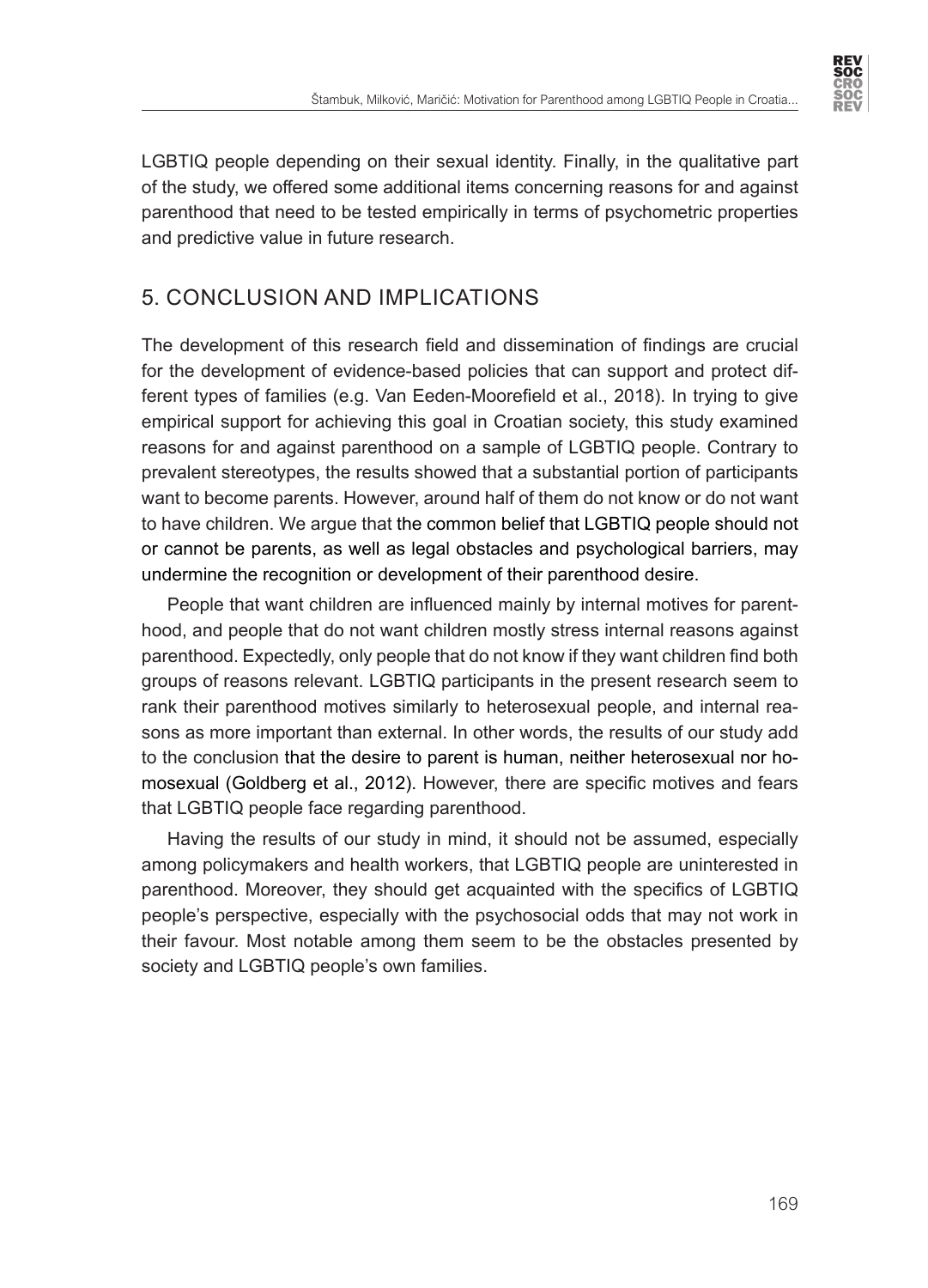

## **REFERENCES**

- Anti-Discrimination Act (2008). *Official Gazette of the Republic of Croatia*, 85. [https://www.](https://www.legislationline.org/documents/id/16572) [legislationline.org/documents/id/16572](https://www.legislationline.org/documents/id/16572)
- Baetens P, Camus M and Devroey P (2002). Counselling lesbian couples: Requests for donor insemination on social grounds*, Reproductive BioMedicine Online*, 6 (1): 75–83. [https://doi.org/10.1016/S1472-6483\(10\)62059-7](https://doi.org/10.1016/S1472-6483(10)62059-7)
- Baiocco R and Laghi F (2013). Sexual orientation and the desires and intentions to become parents, *Journal of Family Studies*, 19 (1): 90–98.<https://doi.org/10.5172/jfs.2013.19.1.90>
- Berkowitz D and Marsiglio W (2007). Gay men: Negotiating procreative, father, and family identities, *Journal of Marriage and Family*, 69 (2): 366–381. [https://doi.org/10.1111/](https://doi.org/10.1111/j.1741-3737.2007.00371.x) [j.1741-3737.2007.00371.x](https://doi.org/10.1111/j.1741-3737.2007.00371.x)
- Bos HMW, van Balen F and van den Boom DC (2003). Planned lesbian families: Their desire and motivation to have children, *Human Reproduction*, 18 (10): 2216–2224. [https://doi.](https://doi.org/10.1093/humrep/deg427) [org/10.1093/humrep/deg427](https://doi.org/10.1093/humrep/deg427)
- Braun V and Clarke V (2006). Using thematic analysis in psychology, *Qualitative Research in Psychology*, 3 (2): 77–101.<https://doi.org/10.1191/1478088706qp063oa>
- Connidis IA and McMullin JA (2002). Sociological ambivalence and family ties: A critical perspective, *Journal of Marriage and Family*, 64 (3): 558–567. [https://doi.org/10.1111/](https://doi.org/10.1111/j.1741-3737.2002.00558.x) [j.1741-3737.2002.00558.x](https://doi.org/10.1111/j.1741-3737.2002.00558.x)
- European Union Agency for Fundamental Rights (2014). *EU LGBT survey European Union lesbian, gay, bisexual and transgender survey*. Luxembourg: Publications Office of the European Union.<https://doi.org/10.2811/37969>
- Freitas R and Testa MR (2017). *Fertility desires, intentions and behaviour: A comparative analysis of their consistency* (Working Papers 04/2017). Wien: Vienna Institute of Demography.
- Goldberg AE, Downing JB and Moyer AM (2012). Why parenthood, and why now? Gay men's motivations for pursuing parenthood, *Family Relations*, 61 (1): 157–174. [https://](https://doi.org/10.1111/j.1741-3729.2011.00687.x) [doi.org/10.1111/j.1741-3729.2011.00687.x](https://doi.org/10.1111/j.1741-3729.2011.00687.x)
- Golombok S (2017). Parenting in new family forms, *Current Opinion in Psychology,* 15: 76–80.<https://doi.org/10.1016/j.copsyc.2017.02.004>
- Hanzec Marković I and Štambuk M (2019). Parenthood motivation in emerging adulthood. Unpublished manuscript.
- Hoffman LW and Hoffman ML (1973). The value of children to parents. In: Fawcett JT (ed). *Psychological perspectives on population*. New York: Basic Books, 19–76*.*
- Hoffman LW, Thorton A and Manis JD (1978). The value of children to parents in the United States, *Journal of Population*, 1 (2): 91–131. <https://doi.org/10.1007/BF01277597>
- Huić A, Jugović I and Kamenov Ž (2015). Stavovi studenata o pravima osoba homoseksualne orijentacije [Student attitudes toward the rights of homosexual persons], *Revija za socijalnu politiku*, 22 (2): 219–245.<https://doi.org/10.3935/rsp.v22i2.1224>
- Jugović I, Pikić A and Bokan N (2007). Lesbians, Gays and Bisexuals in Croatia: How the Stigma Shapes Lives? In: Takács J and Kuhar R (eds). *Beyond the Pink Curtain: Everyday Life of LGBT People in Eastern Europe*. Ljubljana: Peace Institute, 345–363.
- Kamenov Ž, Huić A and Jelić M (2019). Determinants of Attitudes toward Same-gender Parenting: The Effect of Traditional Gender Roles Attitudes, *Croatian Sociological Review*, 49 (2): 231-251.<https://doi.org/10.5613/rzs.49.2.5>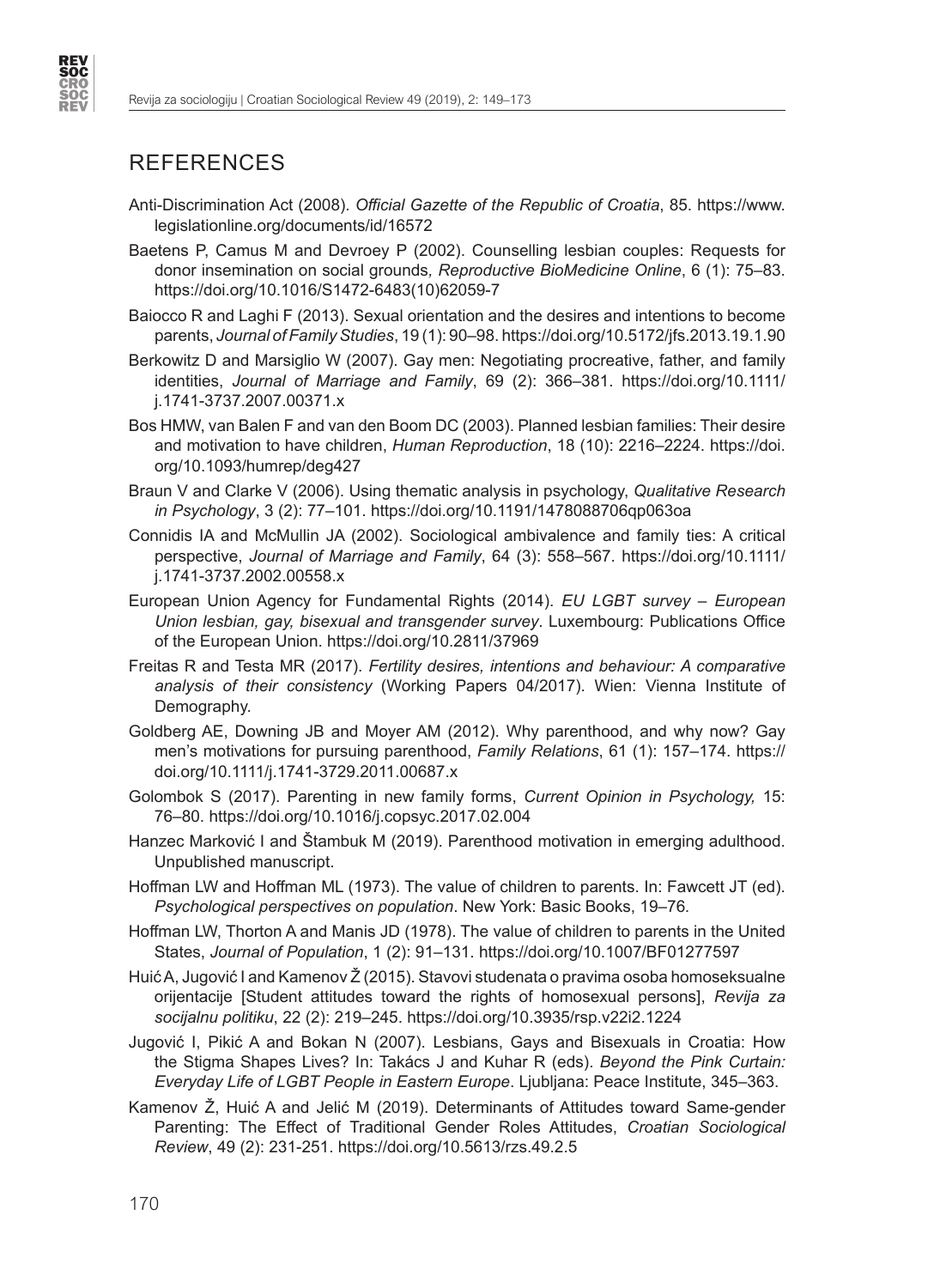

- Kranz D, Busch H and Niepel C (2018). Desires and intentions for fatherhood: A comparison of childless gay and heterosexual men in Germany, *Journal of Family Psychology,* 32 (8): 995–1004.<https://doi.org/10.1037/fam0000439>
- Lampic C, Svanberg AS, Karlström P-O and Tydén T (2006). Fertility awareness, intentions concerning childbearing, and attitudes towards parenthood among female and male academics, *Human Reproduction*, 21 (2): 558–564. [https://doi.org/10.1093/humrep/](https://doi.org/10.1093/humrep/dei367) [dei367](https://doi.org/10.1093/humrep/dei367)
- Langdridge D, Connolly K and Sheeran P (2000). Reasons for wanting a child: A network analytic study, *Journal of Reproductive and Infant Psychology*, 18 (4): 321–338. [https://](https://doi.org/10.1080/713683044) [doi.org/10.1080/713683044](https://doi.org/10.1080/713683044)
- Landgridge D, Sheeran P and Connolly K (2005). Understanding the reasons for parenthood, *Journal of Reproductive and Infant Psychology*, 23 (2): 121–133. [https://](https://doi.org/10.1080/02646830500129438) [doi.org/10.1080/02646830500129438](https://doi.org/10.1080/02646830500129438)
- Larsen BW (2011). The Seeking Fatherhood Study: The Phenomenological Experience of Gay Male Couples Seeking Parenthood (Doctoral dissertation). [http://commons.pacificu.](http://commons.pacificu.edu/spp/372) [edu/spp/372](http://commons.pacificu.edu/spp/372) (14 March 2018)
- Lubbe C (2013). LGBT parents and their children: Non-Western research and perspectives. In: Goldberg AE and Allen KR (eds). *LGBT-Parent families: Innovations in research and implications for practice.* New York: Springer, 209–223. [https://doi.org/10.1007/978-1-](https://doi.org/10.1007/978-1-4614-4556-2_14) [4614-4556-2\\_14](https://doi.org/10.1007/978-1-4614-4556-2_14)
- Maričić A, Štambuk M, Tadić Vujčić M and Tolić S (2016). *Ja nisam gej mama, ja sam mama: roditeljstvo LGB osoba u Hrvatskoj [I'm not a gay mom, I'm a mom. Parenthood of LGB people in Croatia]*. Zagreb: Jesenski i Turk.
- Milković M (2013). *Brutal reality: A study on anti-LGBTIQ violence, discrimination, and hate crime in Croatia*. Zagreb: Zagreb Pride.
- Miller WB and Pasta DJ (1996). Couple disagreement: Effects on the formation and implementation of fertility decisions, *Personal Relationships,* 3 (3): 307–336. [https://doi.](https://doi.org/10.1111/j.1475-6811.1996.tb00119.x) [org/10.1111/j.1475-6811.1996.tb00119.x](https://doi.org/10.1111/j.1475-6811.1996.tb00119.x)
- Newton CR, Hearn MT, Yuzpe AA and Houle M (1992). Motives for parenthood and response to failed in vitro fertilization: Implications for counselling, *Journal of Assisted Reproduction and Genetics*, 9 (1): 24–31. <https://doi.org/10.1007/BF01204110>
- Pew Research Center (2013). A suvey of LGBT Americans*.* [https://www.pewsocialtrends.](https://www.pewsocialtrends.org/2013/06/13/a-survey-of-lgbt-americans/) [org/2013/06/13/a-survey-of-lgbt-americans/](https://www.pewsocialtrends.org/2013/06/13/a-survey-of-lgbt-americans/) (20 March 2018)
- Rabin AI (1965). Motivation for parenthood, *Journal of Projective Techniques and Personality Assessment*, 29 (4): 405–413. <https://doi.org/10.1080/0091651X.1965.10120230>
- Riggs DW, Power J and von Doussa H (2016). Parenting and Australian trans and gender diverse people: An exploratory survey, *International Journal of Transgenderism*, 17 (2): 59–65.<https://doi.org/10.1080/15532739.2016.1149539>
- Riskind RG and Patterson CJ (2010). Parenting intentions and desires among childless lesbian, gay, and heterosexual individuals, *Journal of Family Psychology*, 24 (1): 78–81. <https://doi.org/10.1037/a0017941>
- Stacey J (2006). Gay parenthood and the decline of paternity as we knew it, *Sexualities*, 9 (1): 27–55.<https://doi.org/10.1177/1363460706060687>
- Stotzer RL, Herman JL and Hasenbush A (2014). *Transgender parenting: A review of existing research*. Los Angeles: The Williams Institute.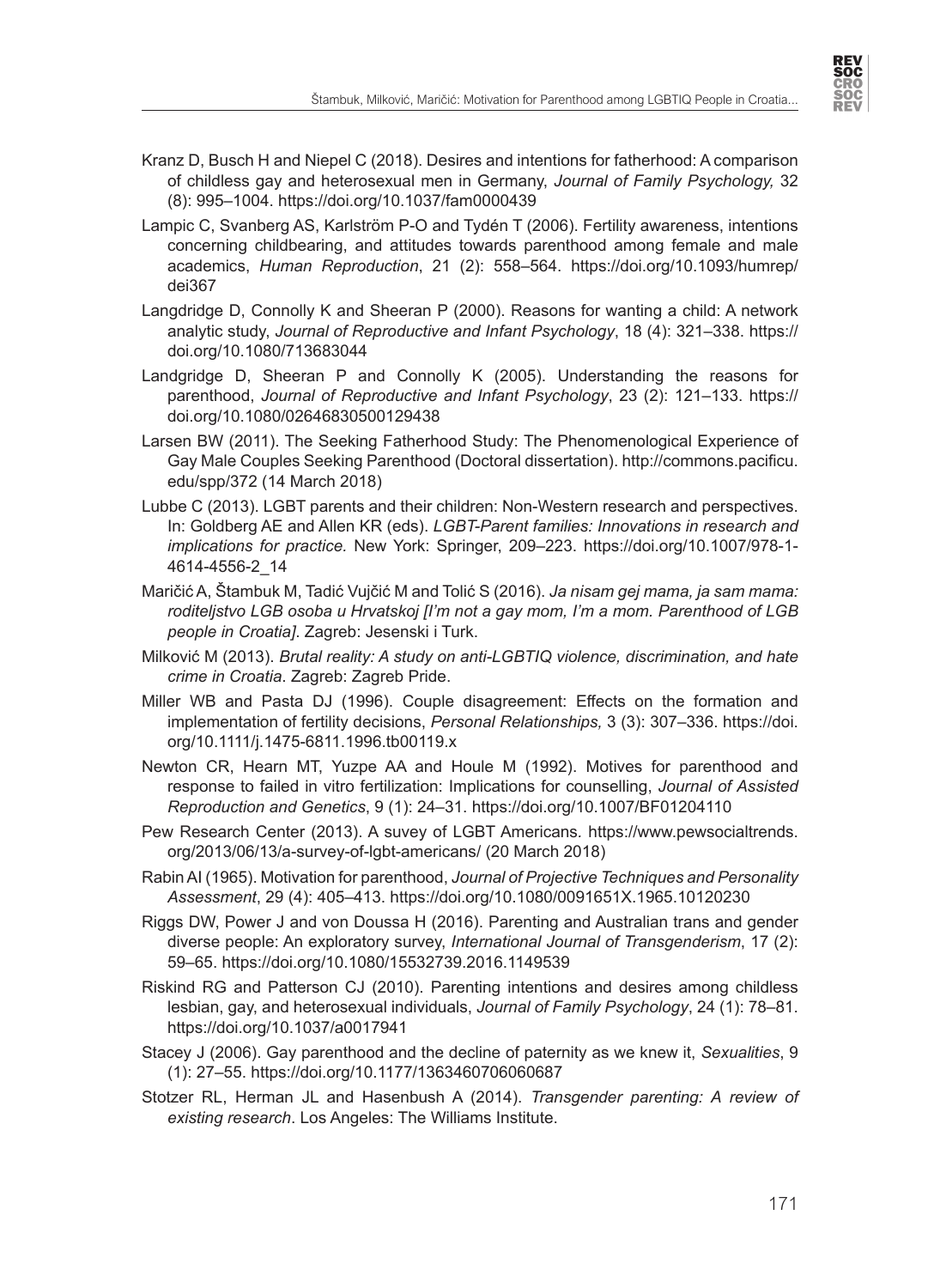

- Štambuk M, Tadić Vujčić M, Milković M and Maričić A (2019). Pathways to Parenthood among LGBTIQ People in Croatia: Who Wants to Become a Parent and How?, *Croatian Sociological Review*, 49 (2): 175-203. <https://doi.org/10.5613/rzs.49.2.3>
- Štrbić M, Jeleković T, Popović D, Brajković M, Žukina P and Štambuk M (2019). Evaluations of Same-sex vs. Different-sex Couples' Parenting among Heterosexual University Students: Experimental Between-subjects Vignette Design Study, *Croatian Sociological Review*, 49 (2): 253-281.<https://doi.org/10.5613/rzs.49.2.6>
- Švab A and Kuhar R (2005). *The unbearable comfort of privacy The everyday life of gays and lesbians.* Ljubljana: Peace Institute.
- Thompson R and Lee C (2011). Fertile imaginations: Young men's reproductive attitudes and preferences, *Journal of Reproductive and Infant Psychology*, 29 (1): 43–55. [https://](https://doi.org/10.1080/02646838.2010.544295) [doi.org/10.1080/02646838.2010.544295](https://doi.org/10.1080/02646838.2010.544295)
- Thornton A and Young-DeMarco L (2001). Four decades of trends in attitudes toward family issues in the United States: The 1960s through the 1990s, *Journal of Marriage and Family,* 63 (4): 1009–1037.<https://doi.org/10.1111/j.1741-3737.2001.01009.x>
- Touroni E and Coyle A (2002). Decision-making in planned lesbian parenting: An interpretative phenomenological analysis, *Journal of Community and Applied Social Psychology*, 12 (3): 194–209.<https://doi.org/10.1002/casp.672>
- Tydén T, Svanberg AS, Karlström P-O, Lihoff L and Lampic C (2006). Female university students' attitudes to future motherhood and their understanding about fertility, *The European Journal of Contraception and Reproductive Health Care*, 11 (3): 181–189. <https://doi.org/10.1080/13625180600557803>
- Van Eeden-Moorefield B, Few-Demo AL, Benson K, Bible J and Lummer S (2018). A content analysis of LGBT research in top family journals 2000–2015, *Journal of Family Issues*, 39 (5): 1374–1395.<https://doi.org/10.1177/0192513X17710284>
- Vučković Juroš T (2017). Comparing the outcomes of children of same-sex and oppositesex partners: Overview of the quantitative studies conducted on random representative samples, *Croatian Sociological Review*, 47 (1): 65–95.<https://doi.org/10.5613/rzs.47.1.3>
- Vučković Juroš T (2019). "Why is it that here we can be a family, and there we cannot?" How Wider Socio-Institutional Frameworks Shape Experiences of LGB Parenting, *Croatian Sociological Review*, 49 (2): 205-229. <https://doi.org/10.5613/rzs.49.2.4>
- Vučković Juroš T, Dobrotić I and Zrinščak S (2015). Socijalna distanca i društveno okruženje: Manjinske skupine u postkomunističkim i južnoeuropskim zemljama. In: Baloban J, Nikodem K and Zrinščak S (eds). *Vrednote u Hrvatskoj i u Europi: Komparativna analiza [Values in Croatia and in Europe: A Comparative Analysis].* Zagreb: Kršćanska sadašnjost, 217–257.
- Weston R, Qu L, Parker R and Alexander M (2004). *"It's not for lack of wanting kids...": A report on the Fertility Decision Making Project.* Melbourne: Australian Institute of Family Studies.